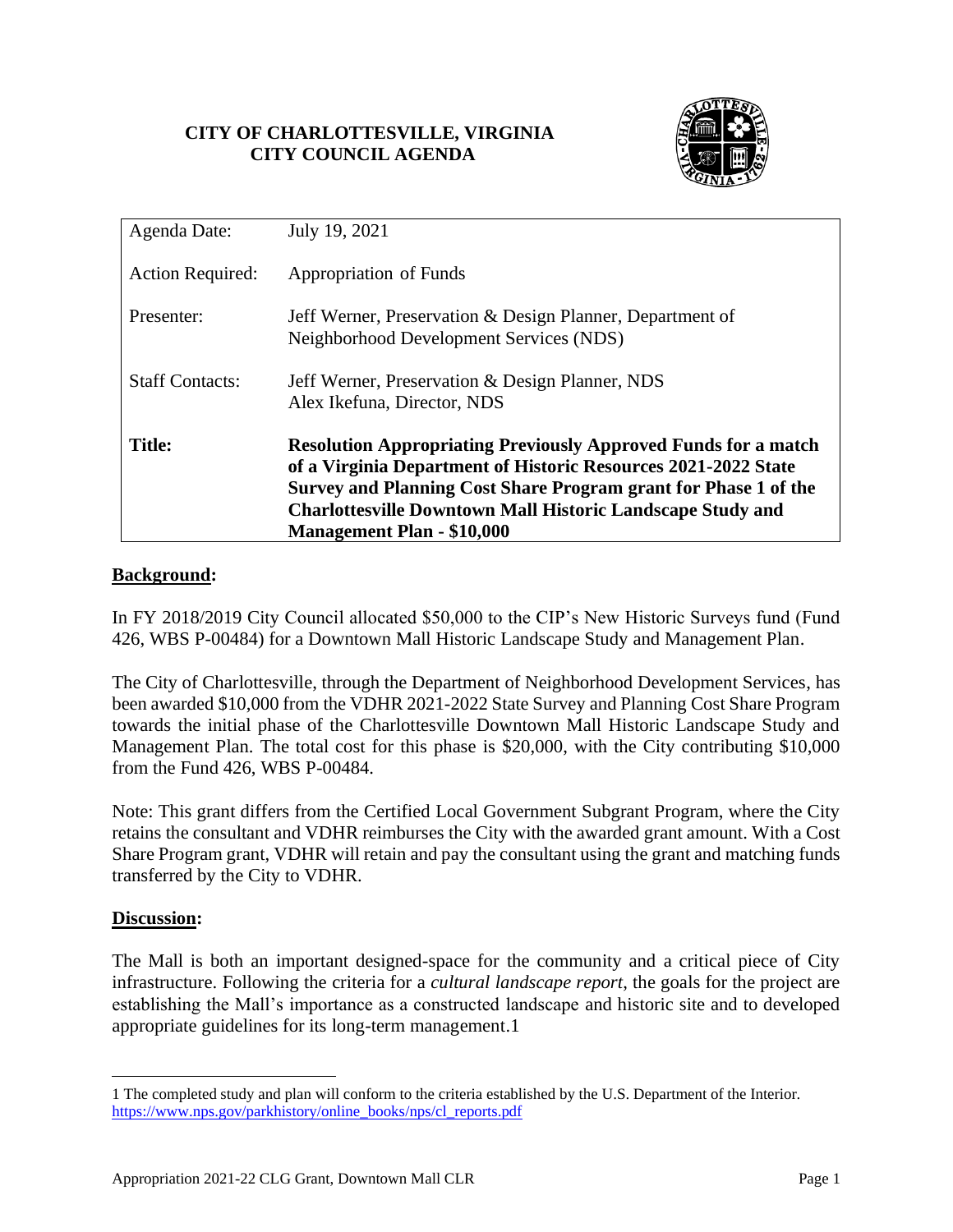The area to be evaluated is entirely within the public right of way and roughly encompasses the area between Water Street on the west and the Downtown Visitors Center on the east; and side streets in this area between East Market Street on the north, and Water Street on the south (including 2nd Street on the west through 5th Street on the east).

The Mall is part of the Charlottesville/Albemarle County Courthouse National Register Historic District and the Downtown Architectural Design Control District. Managed and maintained by several city departments, the mall also receives design and preservation oversight from the city's Board of Architectural Review.

Phase 1 of the Charlottesville Downtown Mall Historic Landscape Study and Management Plan consists of the following components:

- Conduct a reconnaissance-level, comprehensive survey of the Downtown Mall. Prepare and submit to VDHR a Preliminary Information Form (PIF), which will be used to evaluate a potential amendment to the existing National Register designation for the Charlottesville and Albemarle County Courthouse Historic District. The PIF narrative will include a general architectural and landscape description of the Downtown Mall, a brief history, and the maps and photos required for the PIF.
- With the reconnaissance historic survey, the consultant will conduct a conditions survey of Mall elements, with photographic and written documentation of site conditions.
- Deliverables from the survey fieldwork will include preparation and submittal of Virginia Cultural Resource Information System (V-CRIS) inventory forms and a survey report.
- The City has a tremendous amount of information related to the Downtown Mall, including the Halprin Plan, later modifications, and various maintenance plans and reports. The consultant will inventory this information.

Note: In 2022-2023, staff anticipates imitating the second phase of the project (summary below), for which staff will use the remaining CIP allocation and to also leverage those funds for additional grant funding.

• Development of a Treatment Plan: Working from the conditions survey, develop a lifecycle and maintenance plan for the Mall's elements and components. This will include outreach to stakeholder groups, a summary of maintenance responsibilities by agency and department, a summary of decision-making processes and entities involved as well, a recommended prioritization of maintenance and improvement projects, and recommendations for anticipation and accommodating changes in technology.

# **Alignment with Council Vision Areas and Strategic Plan:**

Council's *Vision 2025*:

• Charlottesville cherishes and builds programming around the evolving research and interpretation of our historic heritage and resources.

# City *Strategic Plan*:

• Goal 3.5: Protect historic and cultural resources.

Additionally, the proposed work is consistent with the City's Comprehensive Plan: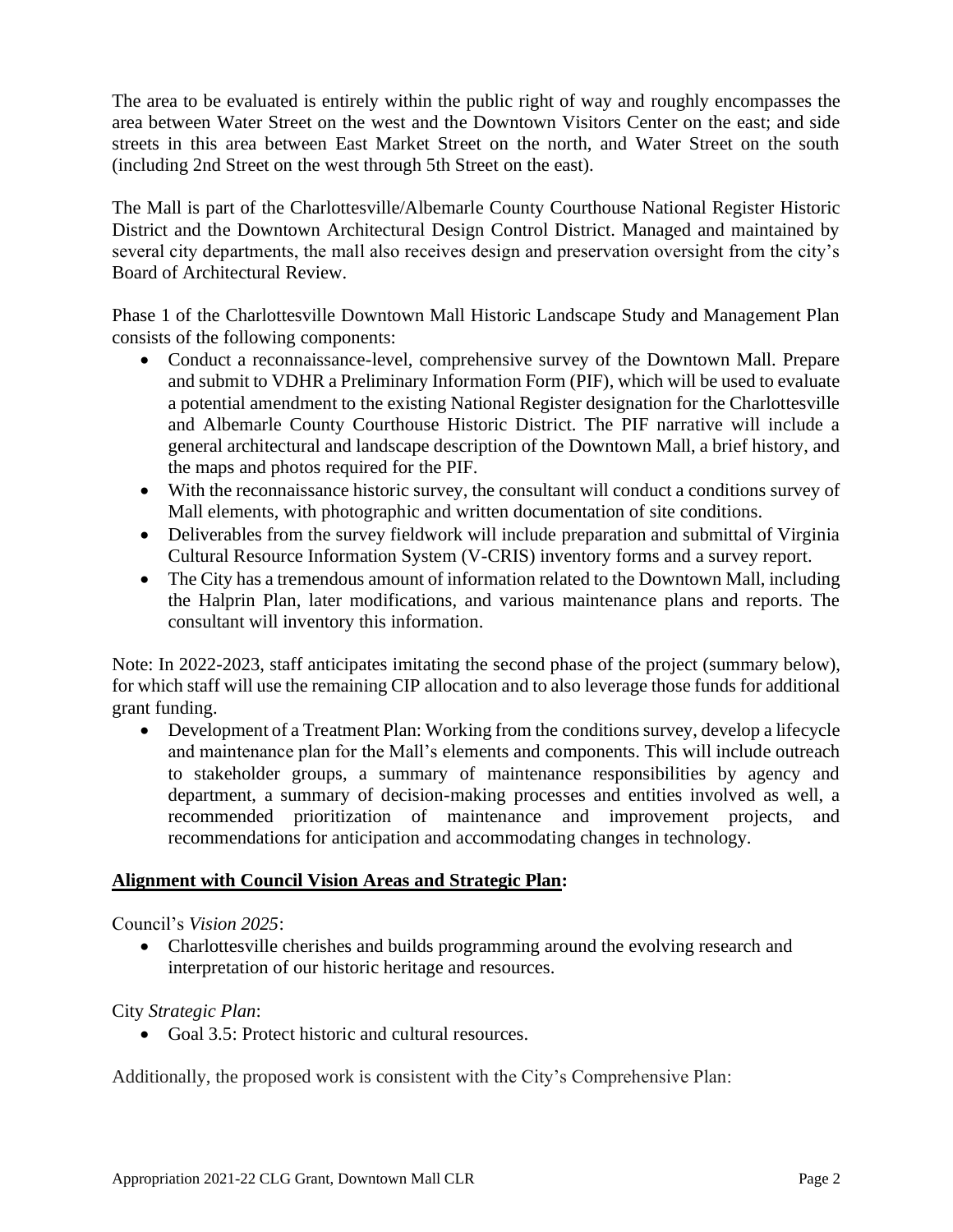- **Urban Design.** Goal 1: Continue Charlottesville's history of architectural and design excellence by maintaining existing traditional design features while encouraging creative, context-sensitive, contemporary planning and design.
	- o 1.1: Promote a sense of place by emphasizing the importance of public buildings, public spaces, and other public improvements as opportunities to promote a distinctive, contextually integrated and a welcoming environment for residents and visitors.
	- o 1.2: Promote Charlottesville's diverse architectural and cultural heritage by recognizing, respecting, and enhancing the distinct characteristics of each neighborhood, historic district, individually designated historic property, and community node.
	- o 1.6: Encourage the incorporation of meaningful public spaces defined as being available to the general public, into urban design efforts.
- **Resource Inventory.** Goal 4: Systematically inventory and evaluate all historic, cultural and natural resources, landscapes and open spaces as critical and historic elements that make the City special. Develop context narratives that provide the historical and architectural basis for evaluating their significance and integrity and provide the funding and resources necessary to conduct that work.
	- o 4.4: Conduct additional survey work as needed to reevaluate existing ADC district boundaries.
	- o 4.5: Survey and evaluate all City‐owned property, including schools and parks, for historic and design significance and integrity.
- **Comprehensive Approach.** Goal 7: Coordinate the actions of government, the private sector, and nonprofit organizations to achieve preservation and urban design goals.
	- o 7.2: Consider the effects of decisions on historic resources by all public decision‐making bodies.
	- o 7.8: Coordinate with the Public Works and Parks Departments regarding maintenance and construction that would affect historic features of the City's neighborhoods. Where possible, maintain and repair granite curbs, retaining walls, distinctive paving patterns and other features instead of replacing them.

# **Community Engagement:**

As with similar historic surveys conducted by the City, community input will be invited and encouraged; however, unlike the historic survey of a neighborhood, this work will examine only that part of the Mall within the City right of way. The second phase of the project, per the standards for such a plan, will include a more deliberate and robust level of community engagement.

## **Budgetary Impact:**

No additional new funding is required. The City's share, \$10,000, will be allocated from previously appropriated funds in the Historic Surveys capital improvement project account.

#### **Recommendation:**

Staff recommends approval and appropriation of the funds.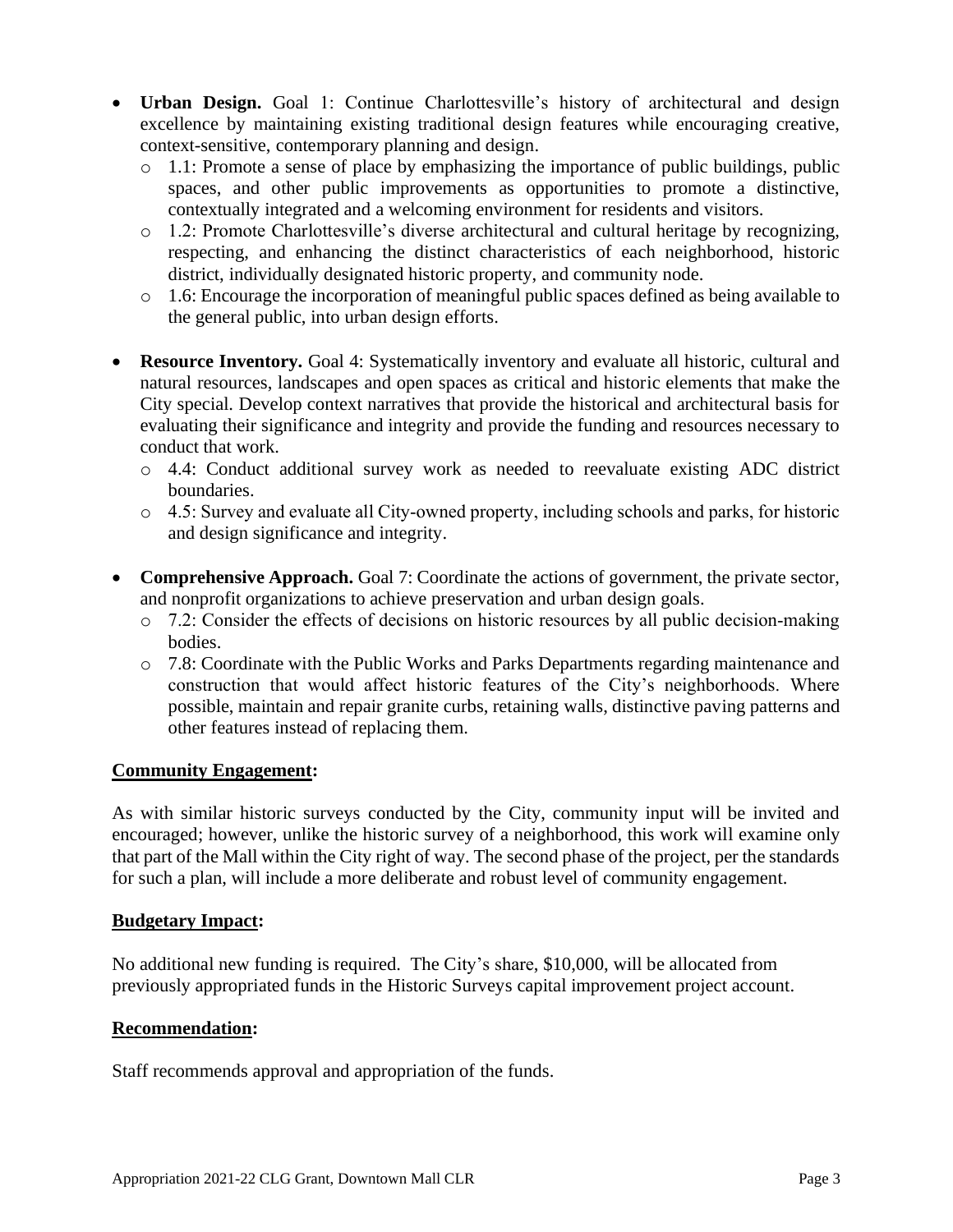## **Alternatives**:

The alternative is to not approve this project, which would be contrary to Comprehensive Plan's Historic Preservation goals.

## **Attachments**:

- Draft resolution: Allocation of City funds to match a Virginia Department of Historic Resources 2021-2022 State Survey and Planning Cost Share Program grant for Phase 1 of the Charlottesville Downtown Mall Historic Landscape Study and Management Plan.
- April 1, 2021 application for the 2021-2022 Cost Share Grant. (Note: The initial request was for \$5,000. VDHR subsequently awarded the City a grant of \$10,000.)
- VDHR's 2021-2022 Cost Share Grant Locality Agreement letter (signed by City Manager)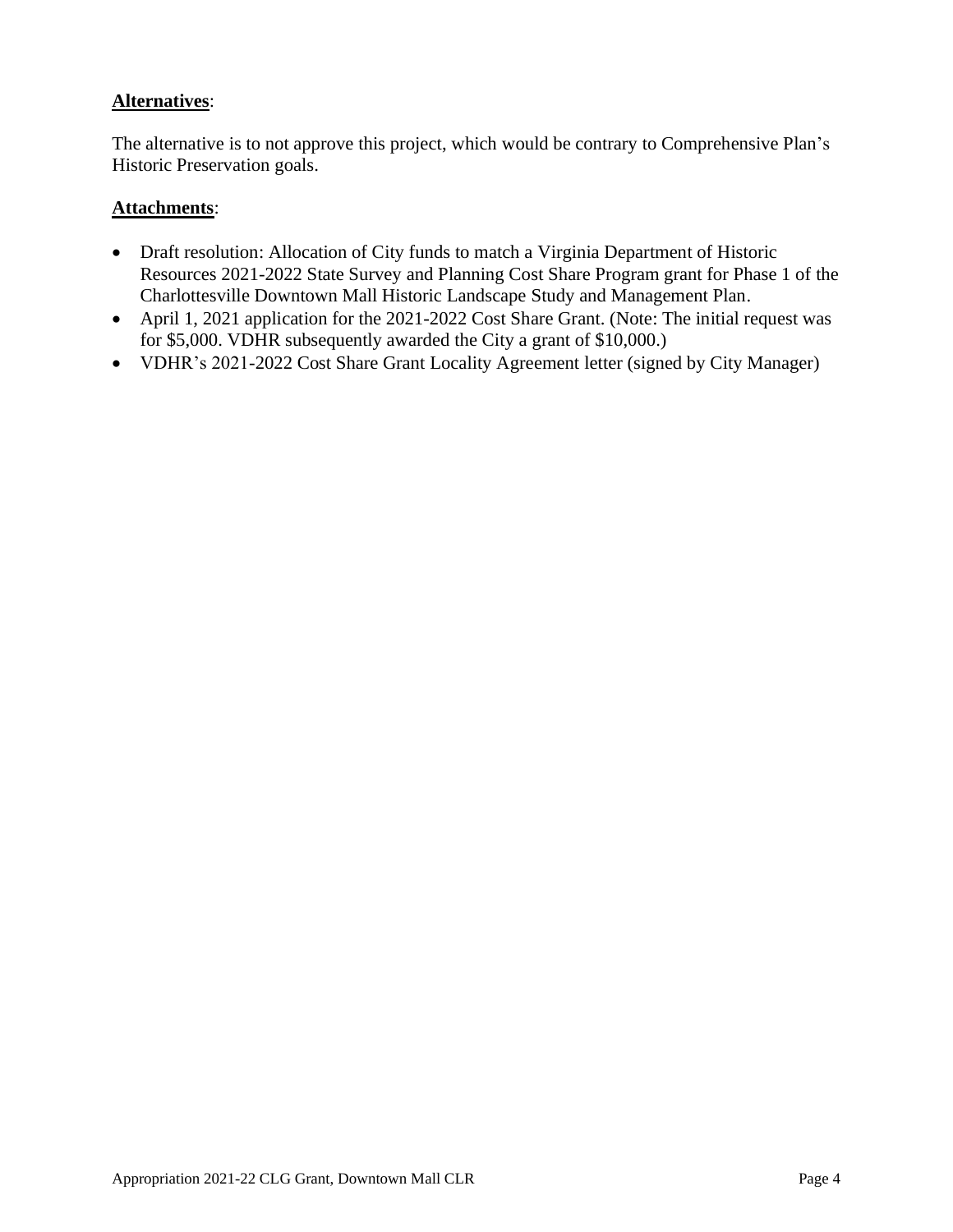## **RESOLUTION APPROPRIATING PREVIOUSLY APPROVED FUNDS FOR A match a of Virginia Department of Historic Resources 2021-2022 State Survey and Planning Cost Share Program grant for Phase 1 of the Charlottesville Downtown Mall Historic Landscape Study and Management Plan. \$10,000**

**WHEREAS**, the City of Charlottesville, through the Department of Neighborhood Development Services, has been awarded from the Virginia Department of Historic Resources \$10,000 funding for Phase 1 of the Charlottesville Downtown Mall Historic Landscape Study and Management Plan;

**WHEREAS**, through the State Survey and Planning Cost Share Program, the Virginia Department of Historic Resources will retain, coordinate, and pay the consultant who completes Phase 1 of the Charlottesville Downtown Mall Historic Landscape Study and Management Plan, applying the \$10,000 grant to that cost;

**WHEREAS**, under the provisions of that grant, the City of Charlottesville contribute to the Virginia Department of Historic Resources a matching \$10,000 towards the consultant cost:

**NOW, THEREFORE BE IT RESOLVED** by the Council of the City of Charlottesville, Virginia, that the sum of \$10,000 from the New Historic Surveys fund will be appropriated to the Virginia Department of Historic Resources in the following manner:

## **Expenditure**

\$ 10,000 Fund: 426 WBS: P-00484 G/L: 530670

**BE IT FURTHER RESOLVED**, that this appropriation is conditioned upon the matching 2021-2022 State Survey and Planning Cost Share Program grant of \$10,000 for the fiscal year.

> Approved by Council July 19, 2021

\_\_\_\_\_\_\_\_\_\_\_\_\_\_\_\_\_\_

Clerk of Council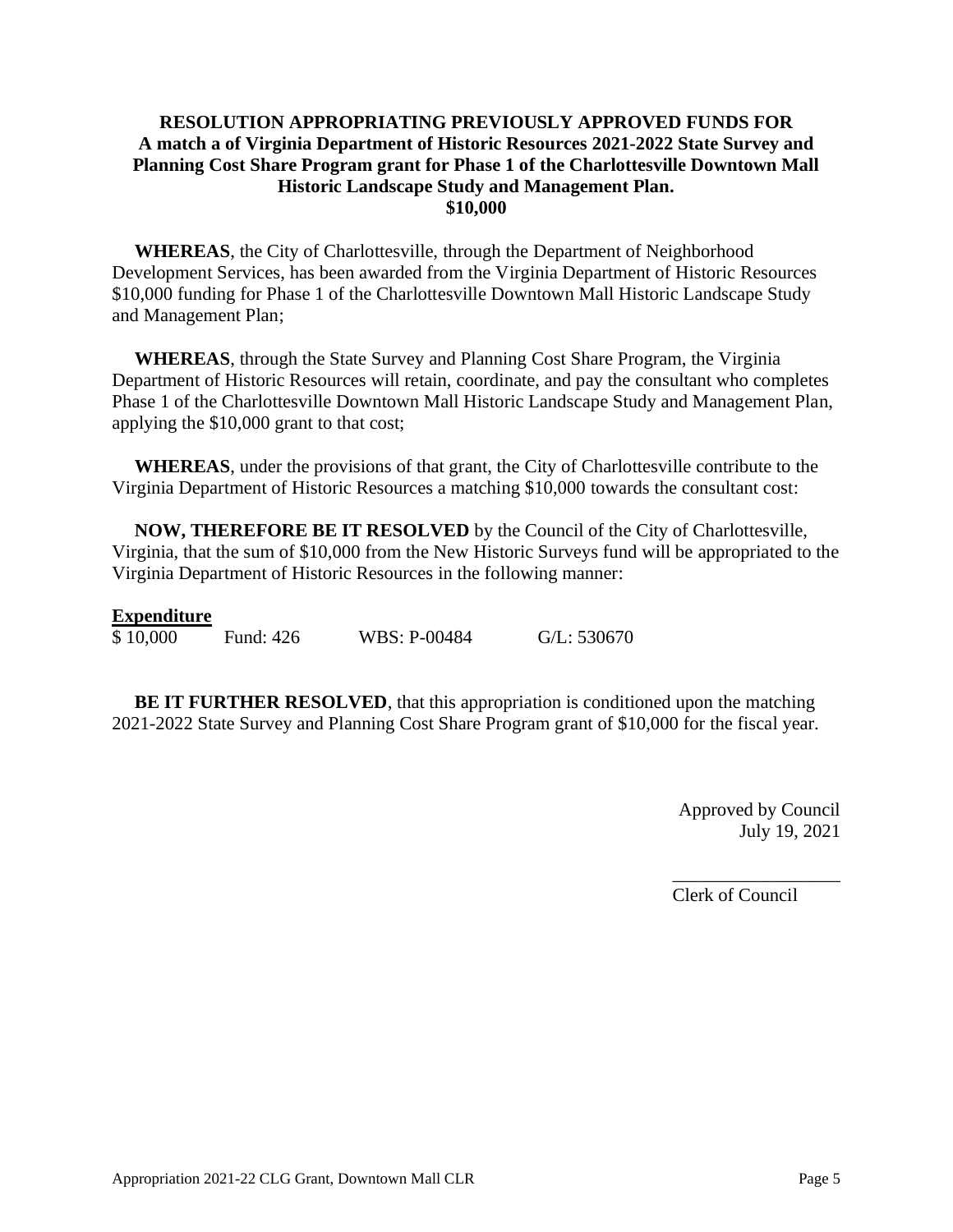

**COMMONWEALTH of VIRGINIA** 

## **Department of Historic Resources**

Matt Strickler Secretary of Natural Resources 2801 Kensington Avenue, Richmond, Virginia 23221

Julie V. Langan Director

Tel: (804) 367-2323 Fax: (804) 367-2391 www.dhr.virginia.gov

June 11, 2021

Chip Boyles Charlottesville City Manager 605 East Main Street Charlottesville, VA 22902

RE: 2021-2022 Cost Share Grant Locality Agreement

Dear Mr. Boyles:

Attached please find the locality agreement for your 2021 Cost Share Grant for \$10,000. This project will include reconnaissance survey of approximately 50 resources, a Preliminary Information Form, and a conditions report for the proposed Downtown Mall Historic District. It is the Department of Historic Resources understanding that the City of Charlottesville will be able to provide \$10,000 in locality matching funds towards this project.

If you have any questions, please contact at blake.mcdonald@dhr.virginia.gov or (804) 482-6086.

We look forward to working with you on this project.

Sincerely,

Rosaus B Waland

**Blake McDonald** Architectural Survey and Cost Share Program Manager Virginia Department of Historic Resources

Eastern Region Office 2801 Kensington Avenue Richmond, VA 23221 Tel: (804) 367-2323 Fax: (804) 367-2391

Western Region Office 962 Kime Lane Salem, VA 24153 Tel: (540) 387-5443 Fax: (540) 387-5446

Northern Region Office 5357 Main Street PO Box 519 Stephens City, VA 22655 Tel: (540) 868-7029 Fax: (540) 868-7033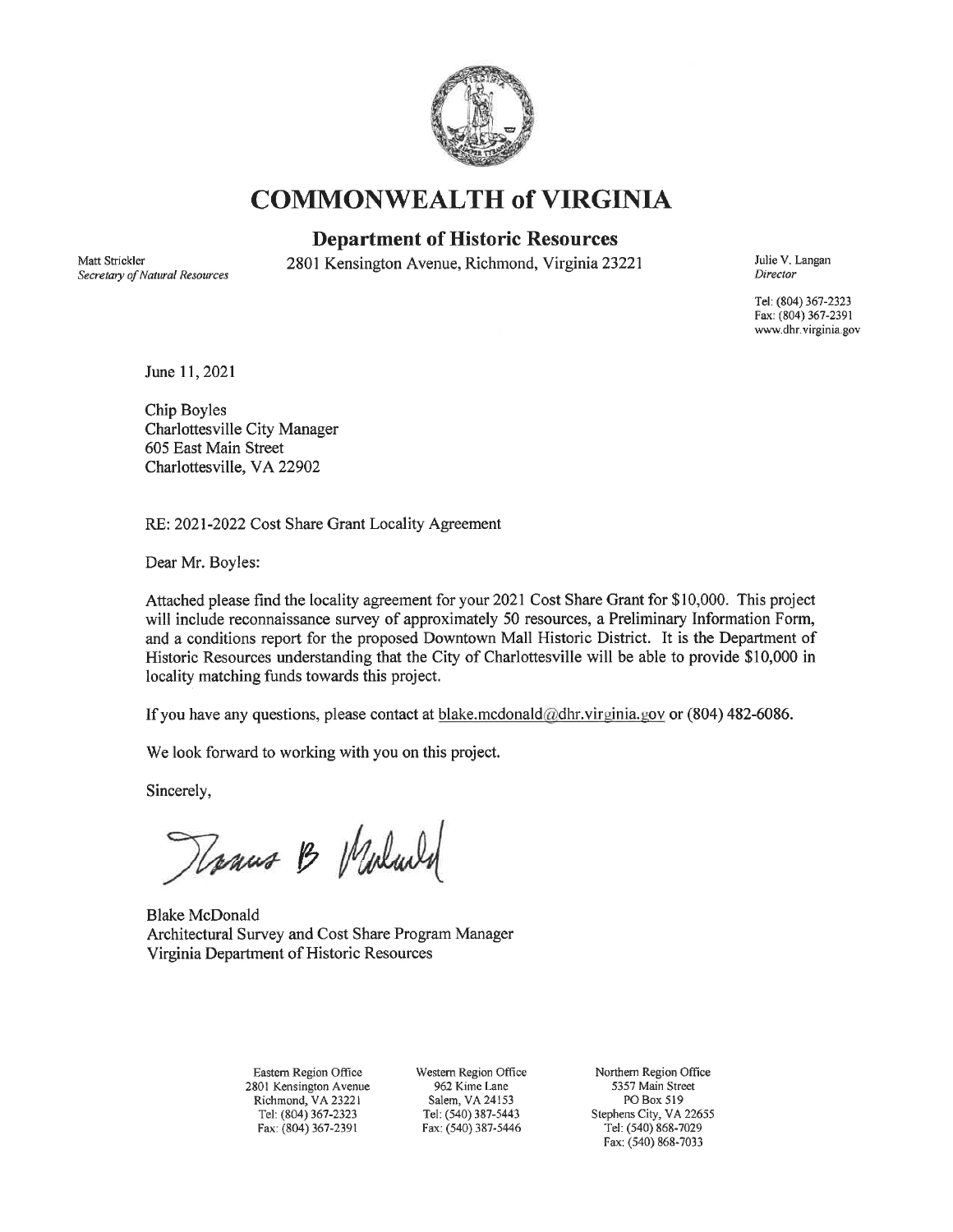#### **VIRGINIA DEPARTMENT OF HISTORIC RESOURCES** COST SHARE SURVEY AND PLANNING FUNDS AGREEMENT **CITY OF CHARLOTTESVILLE FISCAL YEAR 2021-2022**

This agreement is entered into this day June 11, 2021, by the City of Charlottesville (the City) and the Virginia Department of Historic Resources (DHR), to fund reconnaissance level architectural survey of approximately 50 resources, a Preliminary Information Form, and a conditions report for the proposed Downtown Mall Historic District. It is the mutual hope and expectation of the City and DHR that this project will result in increased awareness about the location and significance of historic properties and will support the City's long term planning, education and development goals for this important place.

Witness that the City of Charlottesville and DHR, in consideration of mutual covenants, promises and agreements herein contained, agree as follows:

Scope of Agreement: With this agreement, DHR shall provide funding in the amount of \$10,000 for the project and the City of Charlottesville agrees that it will provide local matching funds in the amount of \$10,000.

DHR will serve as fiscal agent for the project and will assume administrative responsibility for hiring a qualified consultant, paying all bills, monitoring the progress of the project and ensuring final delivery of a satisfactory product by the scheduled deadlines. The City of Charlottesville will be invited to participate in developing the project scope of work and selecting the project consultant.

The City of Charlottesville will assume responsibility for notifying local residents and property owners about the project and arranging any necessary community meetings at the beginning of the project. The City of Charlottesville will receive copies of the interim submittals from the project consultant, and will be given the opportunity to review the materials, and provide additional guidance and feedback.

If the preferred consultant's cost for the project exceeds \$20,000, negotiations to reduce the scope of services will be explored. If the project cost exceeds \$20,000 after this negotiation and the City of Charlottesville decides not to pursue the project on account of additional cost, DHR will not invoice the City of Charlottesville \$10,000 for the amount of its contribution. If the project costs are less than \$20,000 DHR, in consultation with the locality, will explore the possibility of additional work to support the project. If no additional work is warranted, DHR will reduce the amount invoiced for the locality portion of the project by the saving amount.

Period of Performance: DHR Cost Share Program funds for this project are available until June 1, 2022, at which time all work on the project will be completed.

Funding Contingency: DHR Cost Share program funding is contingent upon budgetary considerations. It is understood and agreed among the parties herein that DHR shall be bound hereunder only to the extent of the funds available or which may hereafter become available for the purpose of this agreement. Should funding limitations curtail the project, any remaining funding provided by the City shall be returned by DHR within 30 days of project termination.

This agreement shall consist of:

- This signed form 1.
- 2. Any negotiated modifications to this Agreement agreed to by both parties in writing; and
- $3.$ DHR's contract documents with the consultant selected to carry out this project, all of which shall be incorporated herein

In witness whereof, the parties have caused this Agreement to be duly executed intending to be bound thereby.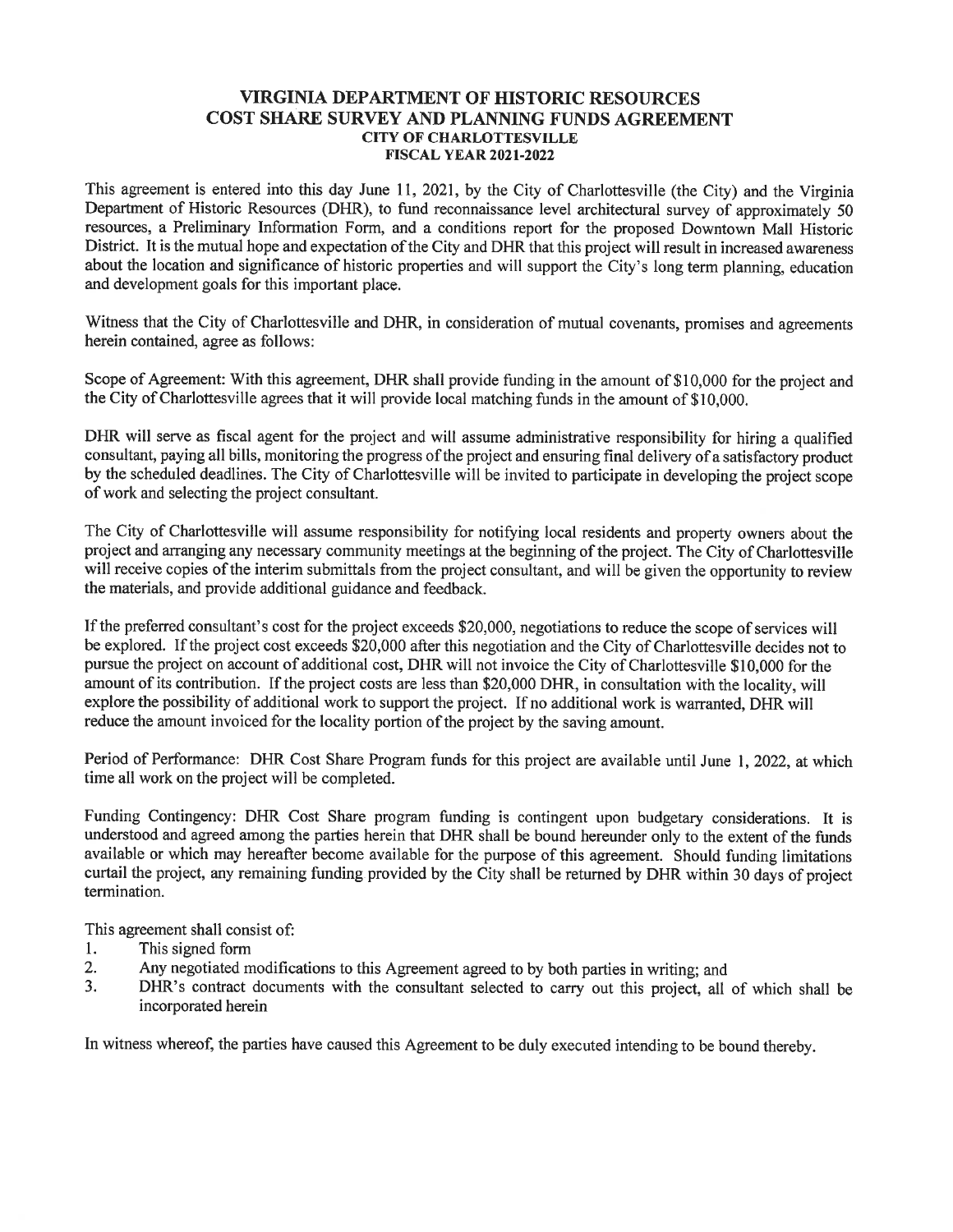| <b>APPLICANT:</b><br>THE CITY OF CHARLOTTESVILLE | <b>SOLICITOR:</b><br><b>DEPARTMENT OF HISTORIC RESOURCES</b> |
|--------------------------------------------------|--------------------------------------------------------------|
| BY:                                              | BY:                                                          |
| TITLE: CITY MANASER                              | TITLE:                                                       |
| DATE: $06/15/2021$                               | DATE:                                                        |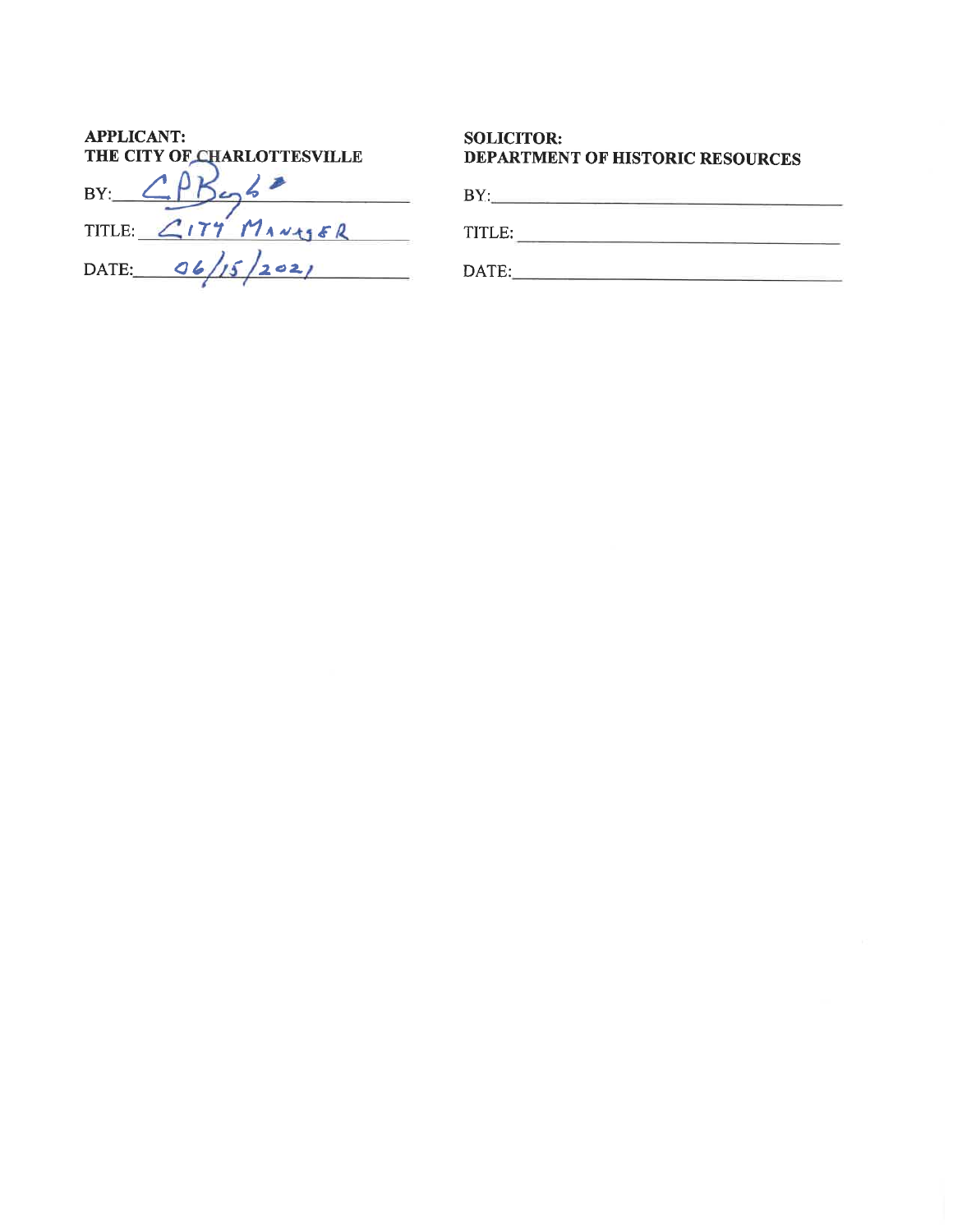# **CITY OF CHARLOTTESVILLE**

"A World Class City" **Department of Neighborhood Development Services** City Hall Post Office Box 911 Charlottesville, Virginia 22902 Telephone 434-970-3182 Fax 434-970-3359 www.charlottesville.org



April 1, 2021

**Blake McDonald** Virginia Department of Historic Resources 2801 Kensington Avenue Richmond, VA 23221

RE: 2021-2022 Cost Share Grant

Dear Mr. McDonald,

On behalf of the City of Charlottesville, I am pleased to submit an application for the Virginia Department of Historic Resources 2021-2022 State Survey and Planning Cost Share Program. Attached, please find one application, signed, for the proposed Charlottesville Downtown Mall Historic Landscape Study and Management Plan.

The City of Charlottesville would very much like to partner with the Virginia Department of Historic Resources to complete this project. The first phase of this project is estimated to cost \$15,000. The City of Charlottesville is requesting a grant in the amount of \$5,000, with the remaining \$10,000 provided by the City.

If you have any questions, please contact me at 434-970-3130 or wernerjb@charlottesville.gov. Thank you for considering our request.

Sincerely yours,

Historic Preservation and Design Planner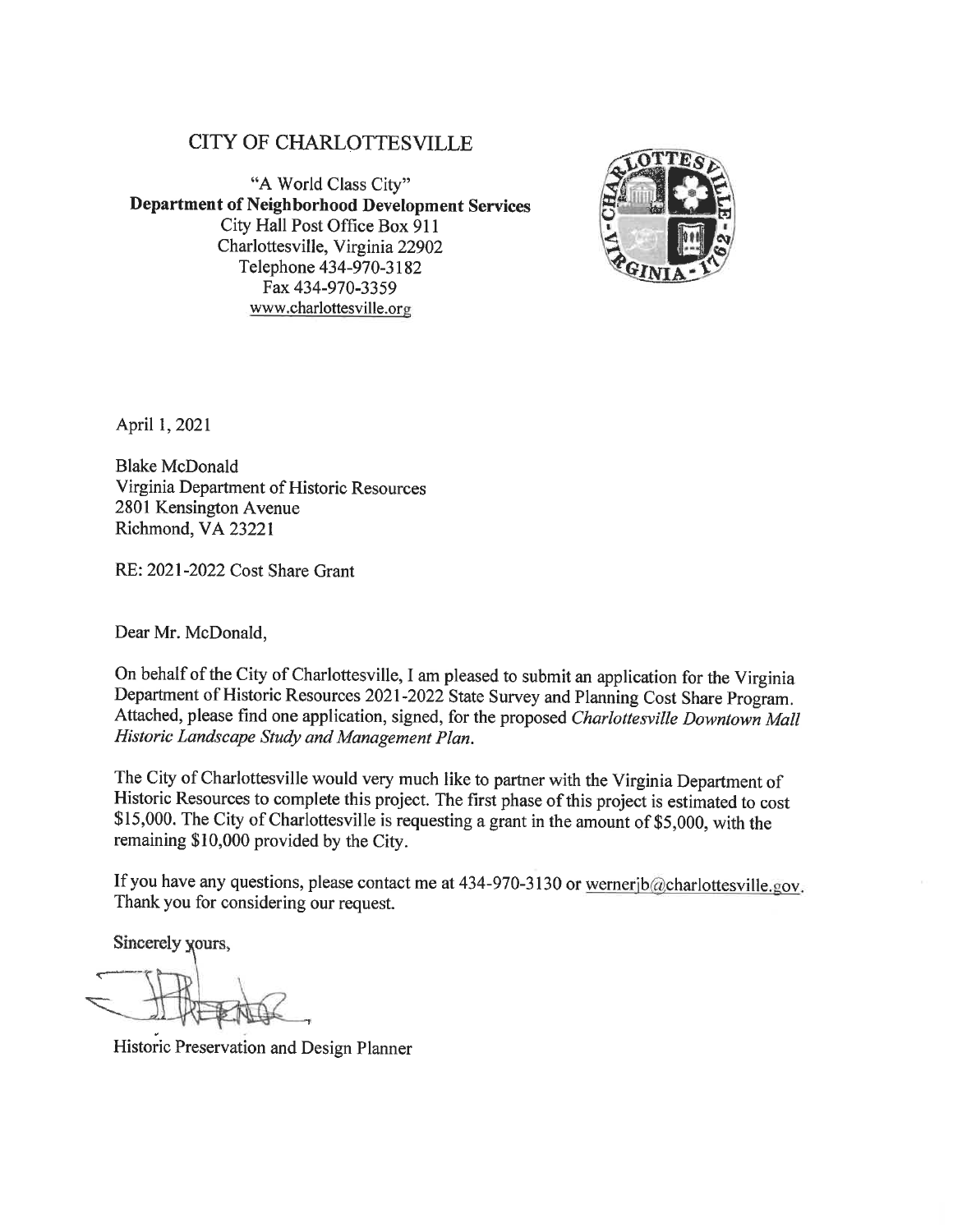#### **RFA Cover Sheet**

 $\lesssim$   $^{\prime}$ 

In compliance with this Request for Applications and to all the conditions imposed therein and hereby incorporated by reference, the undersigned offers and agrees to enter into a Cost Share Locality Agreement in accordance with the attached signed application, or as mutually agreed upon by contract.

CERTIFICATION: I certify that the information in this application is accurate to the best of my knowledge, and that I am authorized to make this request. I agree to abide by all the terms and conditions set forth in this application and accompanying instructions, if selected for a Cost-Sharing Agreement.

Name and Address of Applicant(s):

| By:                                 |
|-------------------------------------|
| Title: City Manager                 |
| $\Delta +$<br>Date:                 |
| Phone No.: (434) 970-3101           |
| Fax No.:                            |
| E-mail: boylesc@charlottesville.gov |
|                                     |

Add sheets as necessary for multiple applicants, providing all requested information for each.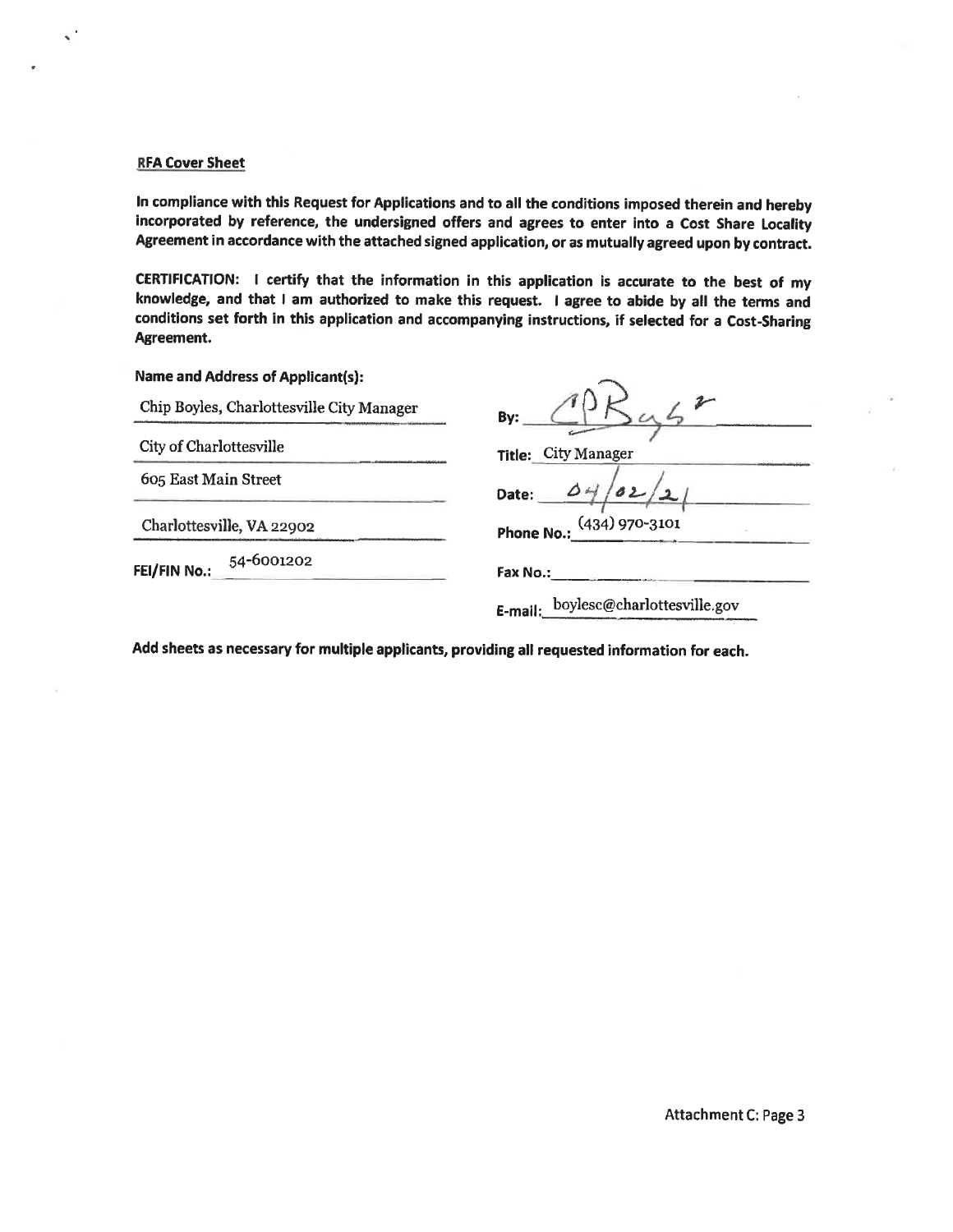#### **Survey Priority Checklist**

Please select the survey priority or priorities that apply to this application:

- $\frac{x}{x}$  Provide broad-based survey coverage to areas that have never been adequately surveyed, or for which data is out of date (typically at least 10 years of age or older);
- $\frac{x}{x}$  Result in the nomination of new historic districts to the Virginia Landmarks Register and National Register of Historic Places or updates documentation of historic districts listed in the Virginia Landmarks Register and National Register of Historic Places that lack detailed inventories, and/or that need significant amendment;
- Include an area or resource type that is under threat from development pressures, severe weather, natural disasters, the effects of climate change, and/or other serious threats;
- $\frac{x}{x}$  Include an area or resource type that is under documented and/or relates to a historic context that is not well understood; and
- Identify and document resources associated with Virginia's culturally diverse history such as places associated with the Reconstruction Era (1861-1898), the Civil Rights Movement, LGBTQ, African-American, Asian-American, Latino, Native American and women's history.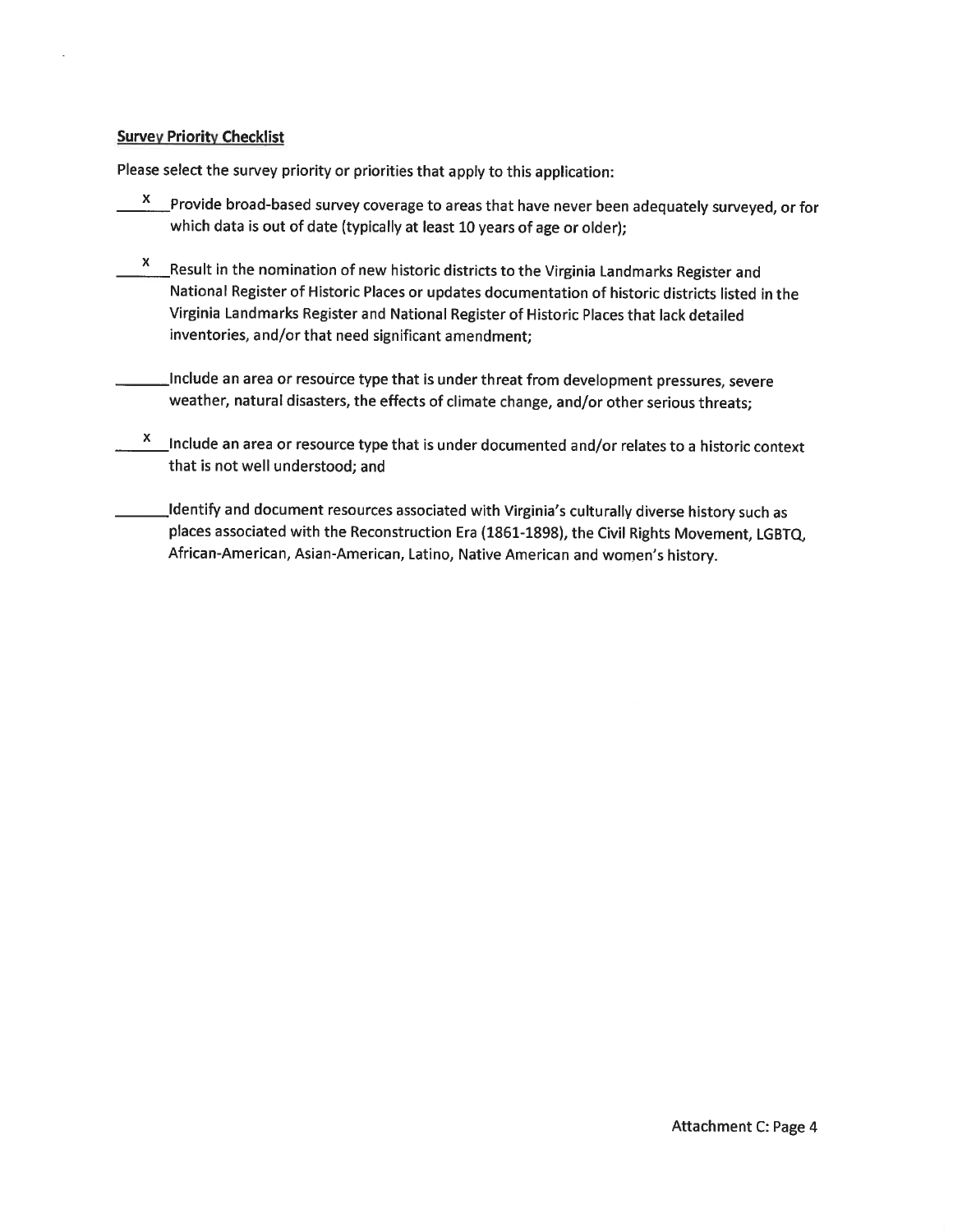#### **Priority Statement**

Please describe the proposed project objectives and how the project will address the jurisdiction's preservation priorities. Use additional pages as needed.

The City of Charlottesville Department of Neighborhood Services (NDS) is requesting 2021-2022 Cost Share Program funds toward a Historic Landscape Study and Management Plan for the City's Downtown Mall. The plan will have three components, with the goal of establishing guidelines for the long-term management of this modern urban, and vibrant historic landscape:

- Summary Historic Context and Design Evolution [Phase I]: A brief history of the mall's development and context, focusing on the Halprin & Associates design and its change over time.
- Summary Landscape Documentation [Phase I]: A description of the landscape as it exists  $\bullet$ today and an analysis of its historic integrity.
- Treatment [Phase II]: Treatment is the work carried out to achieve preservation goals for a historic landscape, guided by local input and national rehabilitation standards.

Given the scale of this undertaking, we propose scheduling this project over two grant rounds. The first phase of work would document the mall landscape and conditions through survey, with an accompanying survey report for historical context. The second phase of work will develop a robust management plan for mall infrastructure.

Using funds available from the City's New Historic Surveys Fund, the City will contribute \$10,000 towards the completion of the first phase of the project.

By phasing this work, we hope to ensure the creation of a robust report; comprised of the survey files, the survey report, and the management plan; that will remain useful in managing the Downtown Mall for years to come. The three constituent deliverables will inform and complement each other, but can still stand alone as informative documents in their own right.

Please see following page for expanded priority statement.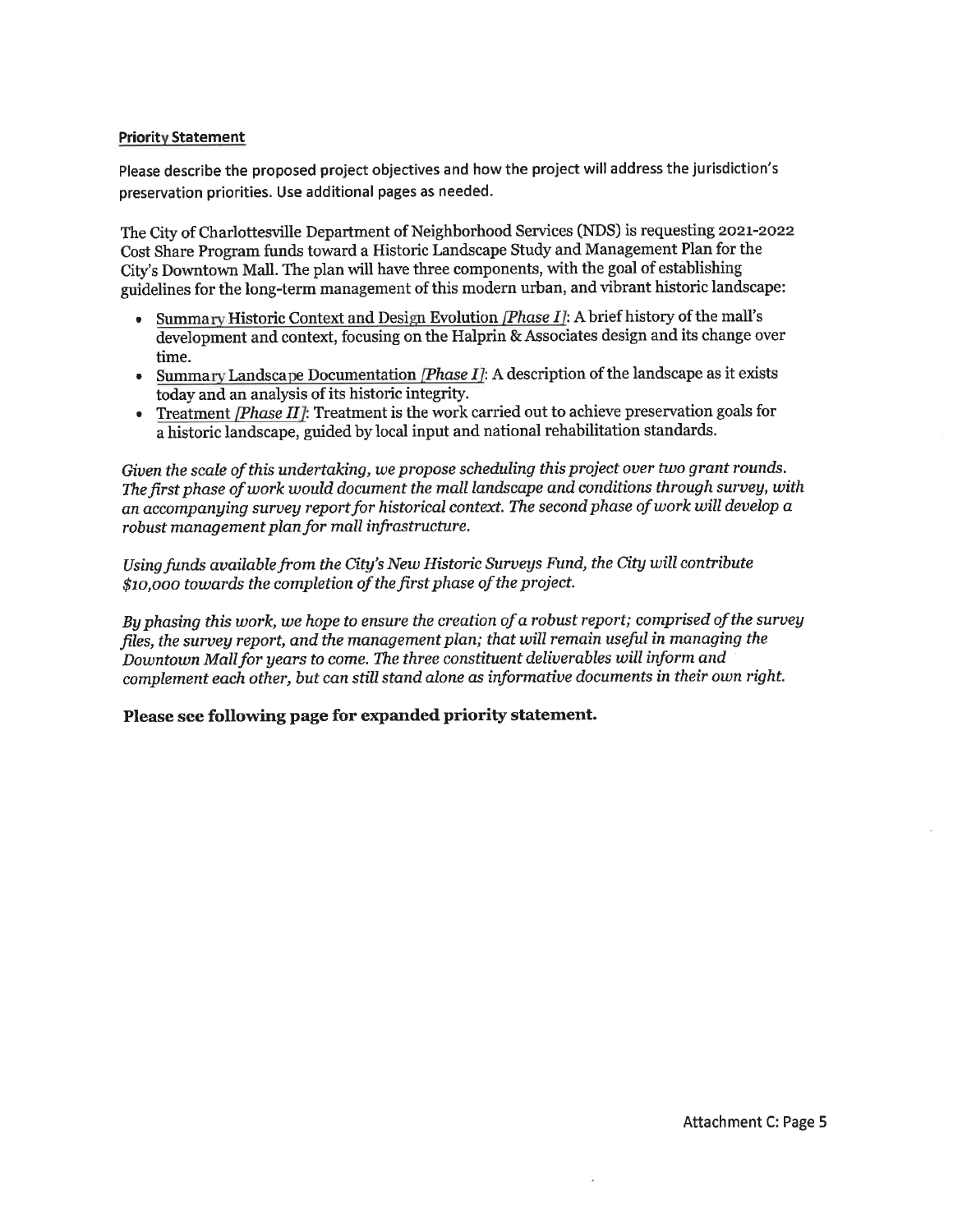#### **Priority Statement (continued)**

**Background:** The downtown mall is an eight-block pedestrian street designed by Lawrence Halprin & Associates as part of a Charlottesville downtown revitalization project in the 1970s. Charlottesville's mall reflects Halprin's modern approach to urbanism, the local values expressed during a series of community design workshops in the early 1970s. Significant as a work of modern landscape architecture and for its innovative design process, the mall today continues to be an active public space.

The mall roughly encompasses the area between Water Street on the west and the Downtown Visitors Center on the east; and side streets in this area between East Market Street on the north, and Water Street on the south (including 2<sup>nd</sup> Street on the west through 5<sup>th</sup> Street on the east). The mall is part of the Charlottesville/Albemarle County Courthouse National Register Historic District and the Downtown Architectural Design Control District. Managed and maintained by several city departments, the mall also receives design and preservation oversight from the city's Board of Architectural Review.

Today the mall is thriving—although many other downtown pedestrian malls around the country have foundered. Significant as a work of modern landscape architecture and for its innovative design process, the mall today is a bustling public space. Filled with street musicians, business people, diners, joggers, and shoppers, the mall is characterized by distinctive fountains, outdoor furnishings, lighting, paving, tree bosques, and adjacent 19<sup>th</sup> and 20<sup>th</sup> century buildings.

**Statement of Need:** The intent of the study is to establish the mall's importance as a constructed landscape and historic site and create appropriate guidelines for its long-term management. While not individually listed on the National Register of Historic Places, the mall is likely eligible due to its design significance and the events of August 2017. Research, documentation, and analysis undertaken according to national preservation standards—and accompanied by coordinated input from local entities—will provide a foundation for the long-term management and protection of the mall. Additionally, a survey of the mall landscape and its current conditions will inform later decisions for its management. Appropriate management will not attempt to freeze the landscape in one "historic" condition; rather, the guidelines for this landscape will help the city achieve sensitively-designed repairs and updates that support the mall's current use while also protecting its distinctive historic character and features.

The mall should be viewed not only as an important *designed-space* for the community but also as a critical piece of city infrastructure. As one of the city's primary entertainment destinations for both residents and visitors, a robust lifecycle and maintenance plan is necessary for all of the mall's elements. This plan must account both for the preservation of the of the mall's historic elements and for its long-term viability and maintenance; from considering and respecting the design goals established by Halprin's plan to recommendations on adapting to future technology (i.e. lighting, WiFi) and adjusting to evolving community expectations. The plan is not intended to address privately owned land or buildings, however some issues may warrant evaluation as they relate to the public domain—for example, ADA accessibility; functionality of gutters and downspouts relative to storm water management and drainage; etc.) Additionally, the plan must account for the various agencies, city departments and governing bodies, private utilities, etc., and offer recommendations on coordination, cooperative planning, and efficient decision-making. The goal is a cohesive and coherent plan for proper stewardship of this community asset.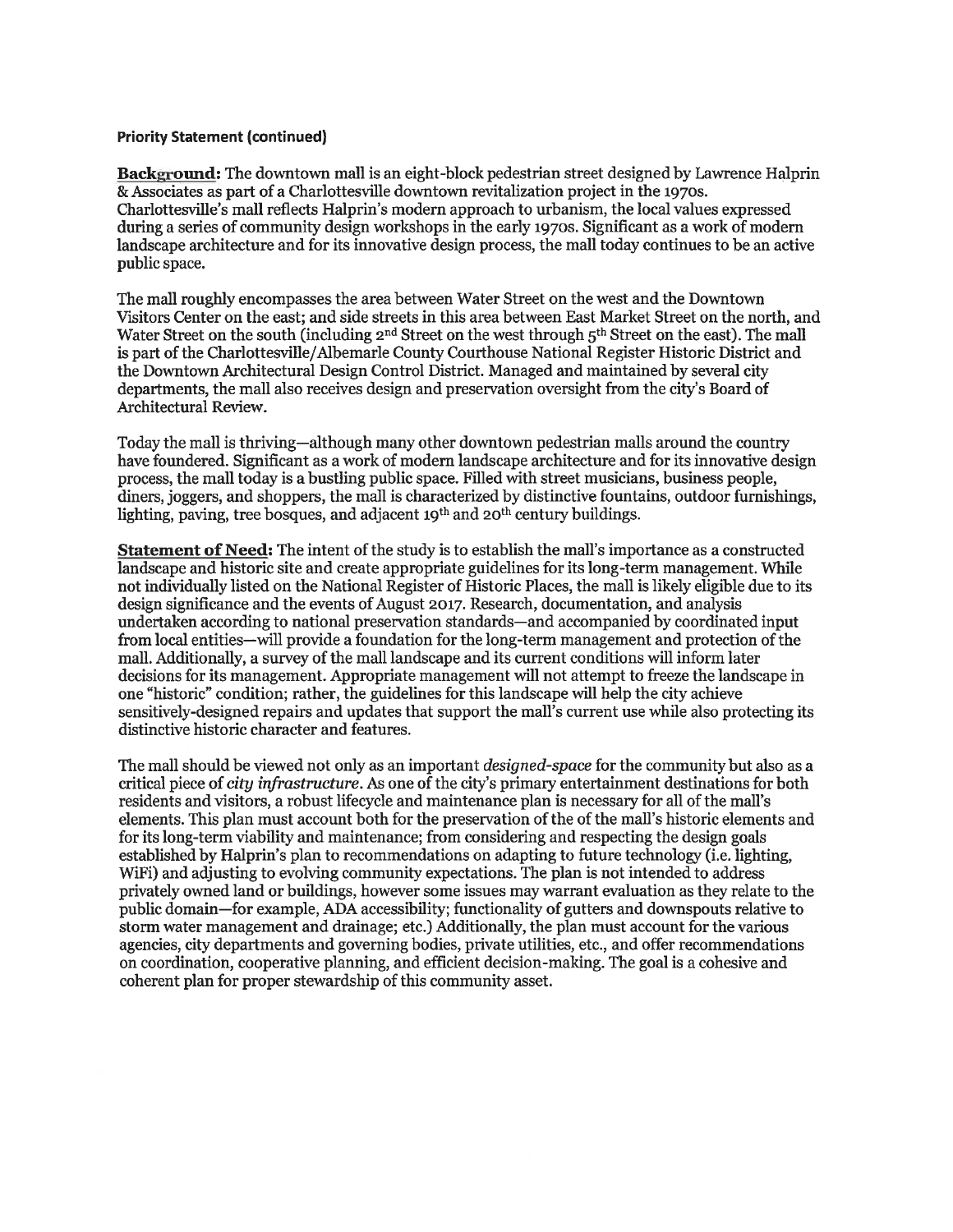#### **Priority Statement (continued)**

The City of Charlottesville adopted its first local district ordinance in 1959 and adopted a Historic Preservation Plan in 1993. The City's 2013 Comprehensive Plan updated previous plans with a Historic Preservation chapter that includes nine historic preservation goals. This proposed work is consistent with least three key goals:

- Urban Design: This survey will contribute to how the Mall is treated and maintained as a designed public space.
- Resources Inventory: The Mall is City property within the Downtown Architectural Design Control (ADC) District, which was established in 1985 and has not been meaningfully surveyed since. The history of the Mall is also linked to the City's past in ways that have. recently, come under more scrutiny than in the past. At the west end of the Mall began the historically black commercial district of what was known as Vinegar Hill.
- Resources Protection: Maintenance of the Mall—Charlottesville's outdoor living room--is funded by the City and managed by the Department of Parks and Recreation. The Mall is a complex, constructed-landscape. It's components range from the visible bricks, trees. furniture, fountains, and lighting to the unseen drainage systems and buried utility lines. Decision-making ranges from the materials used for repairs to snow removal to the management of Halprin's willow oak bosques and public safety.

#### Comprehensive Plan excerpts:

**Urban Design.** Goal 1: Continue Charlottesville's history of architectural and design excellence by maintaining existing traditional design features while encouraging creative, context-sensitive, contemporary planning and design.

1.1: Promote a sense of place by emphasizing the importance of public buildings, public spaces, and other public improvements as opportunities to promote a distinctive. contextually integrated and a welcoming environment for residents and visitors. 1.2: Promote Charlottesville's diverse architectural and cultural heritage by recognizing. respecting, and enhancing the distinct characteristics of each neighborhood, historic district, individually designated historic property, and community node.

1.6: Encourage the incorporation of meaningful public spaces defined as being available to the general public, into urban design efforts.

**Resource Inventory.** Goal 4: Systematically inventory and evaluate all historic, cultural and natural resources, landscapes and open spaces as critical and historic elements that make the City special. Develop context narratives that provide the historical and architectural basis for evaluating their significance and integrity and provide the funding and resources necessary to conduct that work.

4.4: Conduct additional survey work as needed to reevaluate existing ADC district boundaries.

4.5: Survey and evaluate all City-owned property, including schools and parks, for historic and design significance and integrity.

**Comprehensive Approach.** Goal 7: Coordinate the actions of government, the private sector, and nonprofit organizations to achieve preservation and urban design goals.

7.2: Consider the effects of decisions on historic resources by all public decision-making bodies.

7.8: Coordinate with the Public Works and Parks Departments regarding maintenance and construction that would affect historic features of the City's neighborhoods. Where possible, maintain and repair granite curbs, retaining walls, distinctive paving patterns and other features instead of replacing them.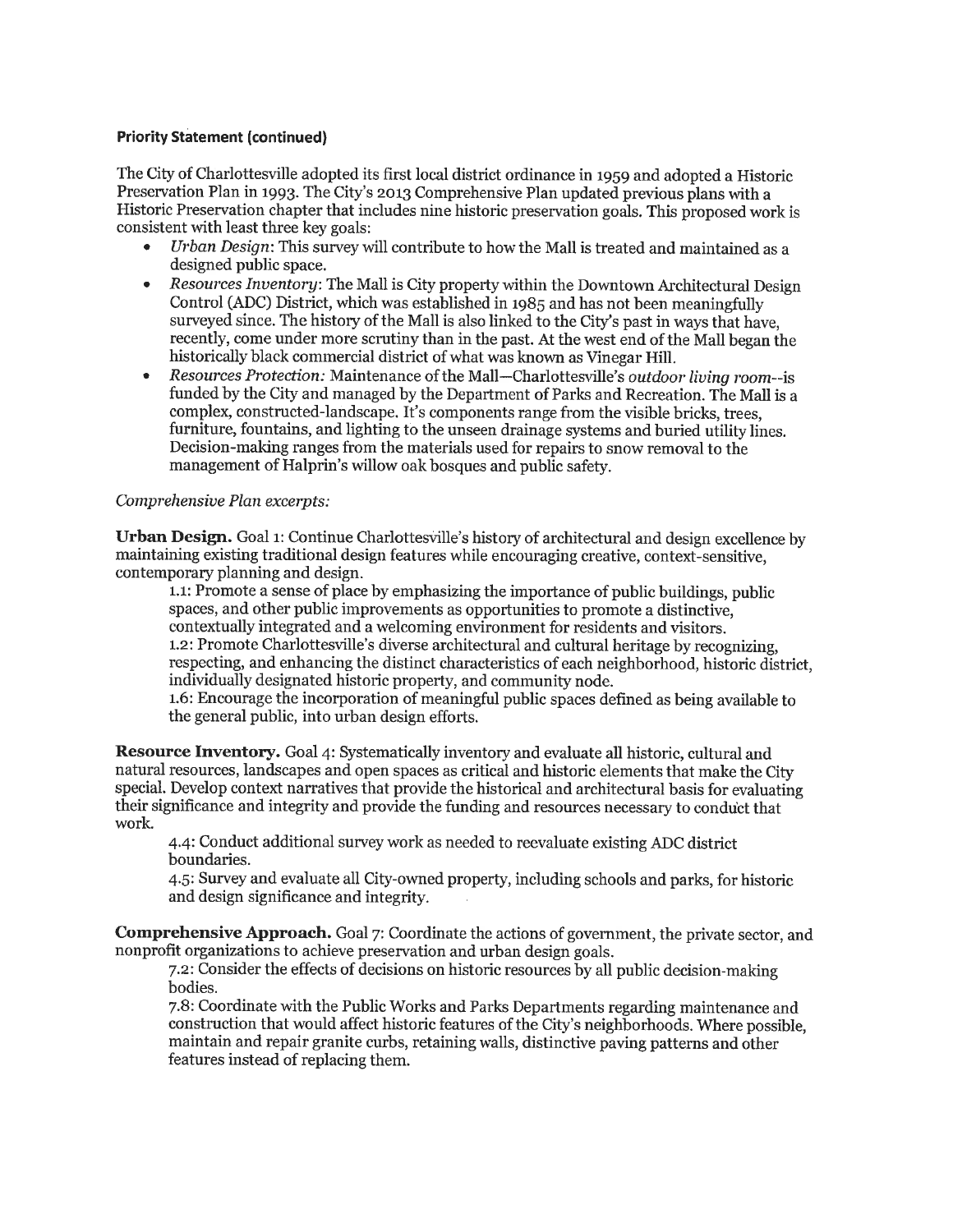#### **Scope of Work and Project Design**

Please briefly describe the geographic, temporal, or thematic scope of the proposed project. Use additional pages as needed.

#### **Survey Area and Description**

The proposed historic resource and conditions survey area extends the length of Charlottesville's Downtown Mall, from its western end at the Omni Charlottesville Hotel to its eastern terminus at the Charlottesville Pavillion. The survey will not concern the buildings that line the mall, but the various plantings, paving, site furnishings, fountains, and other elements that encompass the landscape.

#### Proposal

The project proposal consists of several components. The following components are proposed for this upcoming grant cycle.

- 1. Conduct a reconnaissance-level, comprehensive survey of the Downtown Mall. Prepare and submit to VDHR a Preliminary Information Form (PIF) for the mall. It will be used to evaluate a potential amendment to the existing National Register designation for the Charlottesville and Albemarle County Courthouse Historic District. The PIF narrative will include a general architectural and landscape description of the Downtown Mall, a brief history, and the maps and photos required for the PIF.
- 2. Alongside the reconnaissance historic survey, the consultant will conduct a conditions survey of mall elements, with photographic and written documentation of site conditions.
- 3. Deliverables from the survey fieldwork will include preparation and submittal of Virginia Cultural Resource Information System (V-CRIS) inventory forms and a survey report.
- 4. The City has a tremendous amount of information about the Downtown Mall. The consultant will inventory this information.

The following project component will be proposed for the 2022-2023 grant cycle.

1. Working from the conditions survey, develop a lifecycle and maintenance plan for the mall's elements and components. This will include outreach to stakeholder groups, a summary of maintenance responsibilities by agency and department, a summary of decision-making processes and entities involved as well, a recommended prioritization of maintenance and improvement projects, and recommendations for anticipation and accommodating changes in technology.

#### Scope of Work for Phase 1

- A PIF report that complies with DHR Guidelines;
- All survey information will be recorded in DHR's V-CRIS system;
- A survey and conditions report of the Downtown Mall, with information to be submitted both digitally and as one lose-leaf bound hard copy.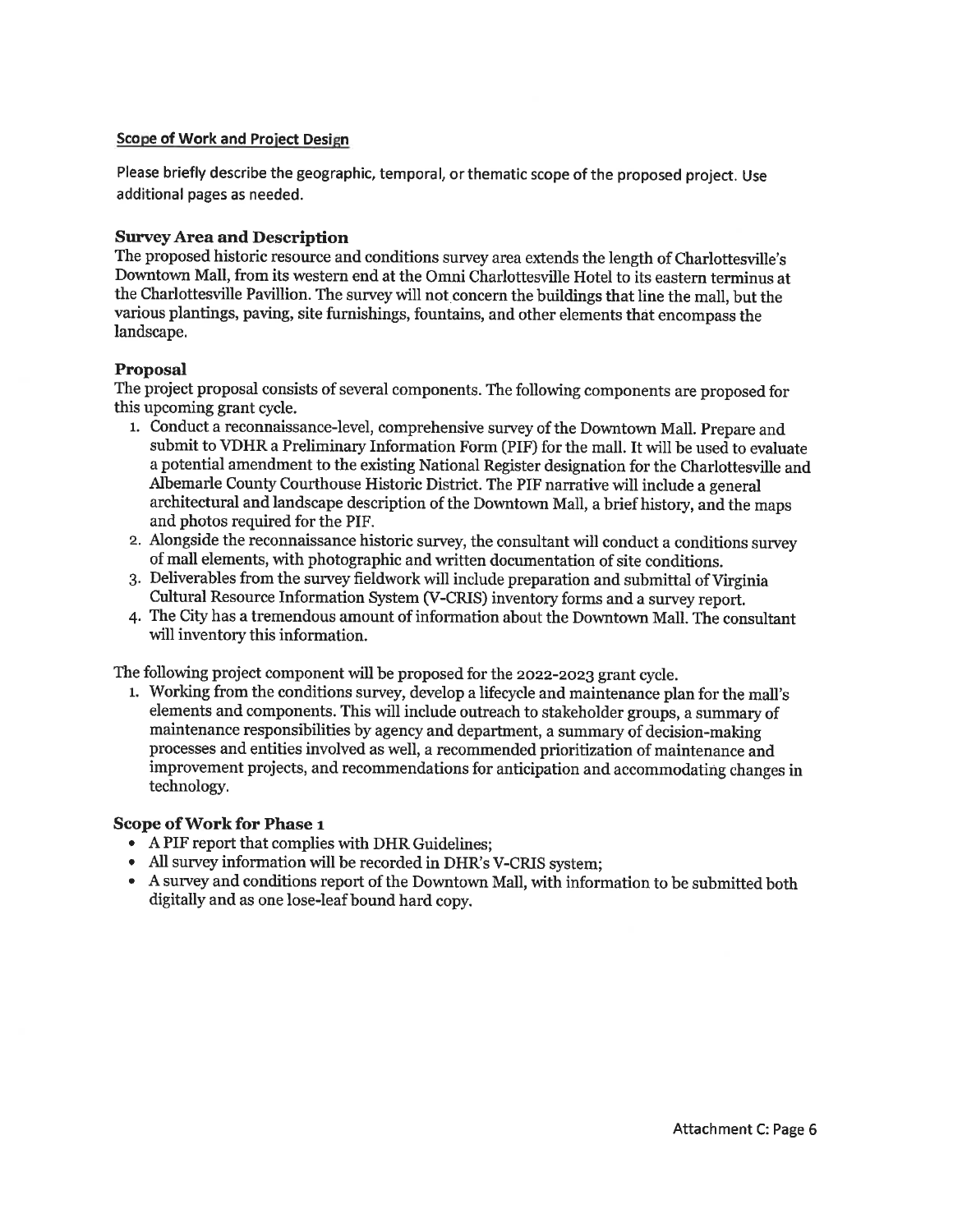## **Project Planning with DHR Staff**

Have you corresponded with DHR's architectural historian for your region about this project? If yes, please describe.

City of Charlottesville staff have corresponded with Marc Wagner, Blake McDonald, and Aubrey von Lindern regarding this project.

# This correspondence is attached in the following pages.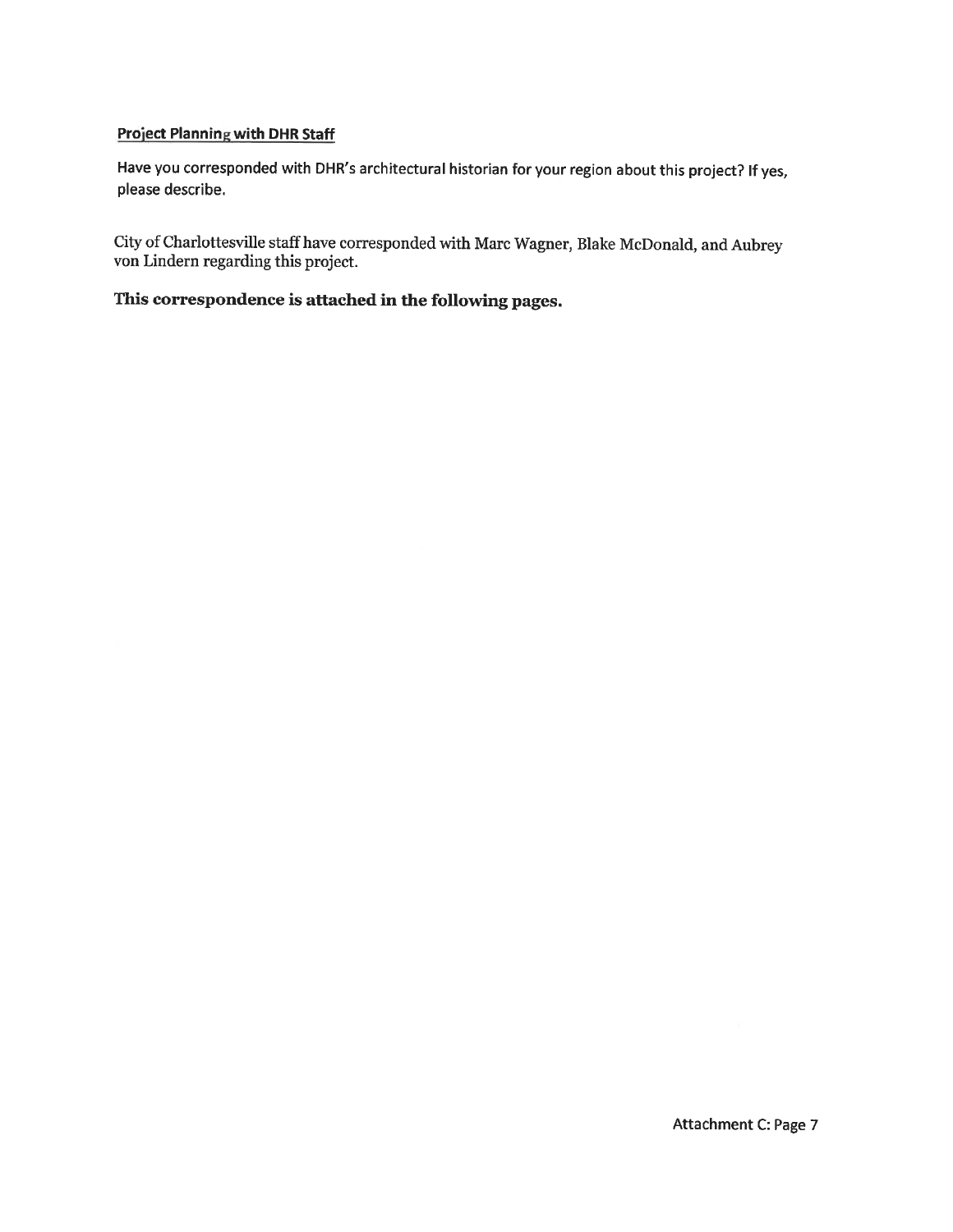# **Re: Cost Share Funded Projects-Consider?**

## Von Lindern, Aubrey <aubrey.vonlindern@dhr.virginia.gov>

Tue 3/23/2021 8:58 AM

To: McDonald, Blake <blake.mcdonald@dhtvirginia.gov>

Cc: Werner, Jeffrey B <wernerjb@charlotesville.gov>; Wagner, Marc <marc.wagner@dhr.virginia.gov>; Watkins, Robert <watkinsro@charlottesville.gov>

\*\* WARNING: This email has originated from outside of the organization. Do not click links or open attachments unless you recognize the sender and know the content is safe. \*

Hi Jeff.

I echo the thoughts of my colleagues, this sounds like a great project. The CLG grant is a reimbursement grant and the City would have to pay the contractor and DHR would reimburse the City upon completion and submittal of a final product. And as you know, the CLG would be responsible for managing the project until completion.

Thank you and please let me know if you have any questions.

Aubrey

Aubrey Von Lindern, Architectural Historian Certified Local Government Coordinator Northern Region Preservation Office **Virginia Department of Historic Resources** P.O. Box 519 Stephens City, VA 22655 Phone: (540) 868-7029

On Tue, Mar 23, 2021 at 8:47 AM McDonald, Blake <blake.mcdonald@dhr.virginia.gov> wrote: Hi Jeff.

Thanks for your question.

For a cost share grant, DHR is responsible for project administration. We would invoice the city for their portion of the project budget once we had selected a contractor (usually in early fall). DHR would then pay the contractor at intervals defined in the project scope. Unlike CLG grants, DHR's procurement office handles all of the contractor payments for cost share projects.

Let me know if you have any other questions.

Thanks again,

**Blake** 

On Mon, Mar 22, 2021 at 6:37 PM Werner, Jeffrey B <wernerjb@charlottesville.gov> wrote:

Just got this question from accounting: Will VDHR reimburse the City for costs or are they paying the contractor/vendor directly and the City will have to pay the contractor/vendor for its share of the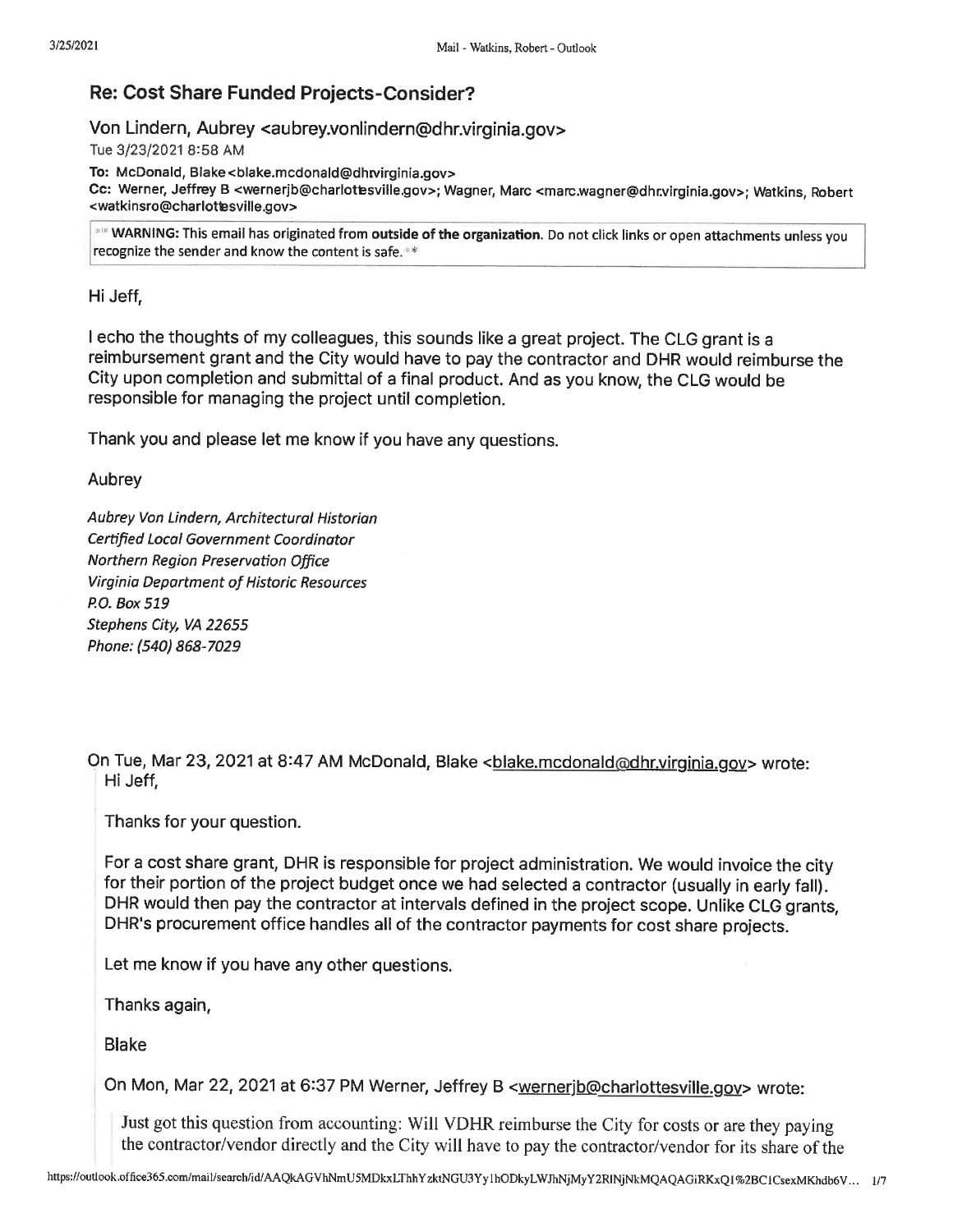costs?

|  |  |  | I assume the latter, but just want to confirm. |
|--|--|--|------------------------------------------------|

**Jeff** 

Jeff Werner, AICP

Historic Preservation and Design Planner

City of Charlottesville

Neighborhood Development Services

City Hall | P.O. Box 911

610 East Market Street

Charlottesville, VA 22902

Phone: 434.970.3130

Email: wernerjb@charlottesville.gov

From: McDonald, Blake <blake.mcdonald@dhr.virginia.gov> Sent: Thursday, March 18, 2021 10:05 AM To: Wagner, Marc <marc.wagner@dhr.virginia.gov> Cc: Werner, Jeffrey B <wernerjb@charlottesville.gov>; Watkins, Robert <watkinsro@charlottesville.gov>; Aubrey Von Lindern <aubrey.vonlindern@dhr.virginia.gov> Subject: Re: Cost Share Funded Projects-Consider?

WARNING: This email has originated from outside of the organization. Do not click links or open attachments unless you recognize the sender and know the content is safe.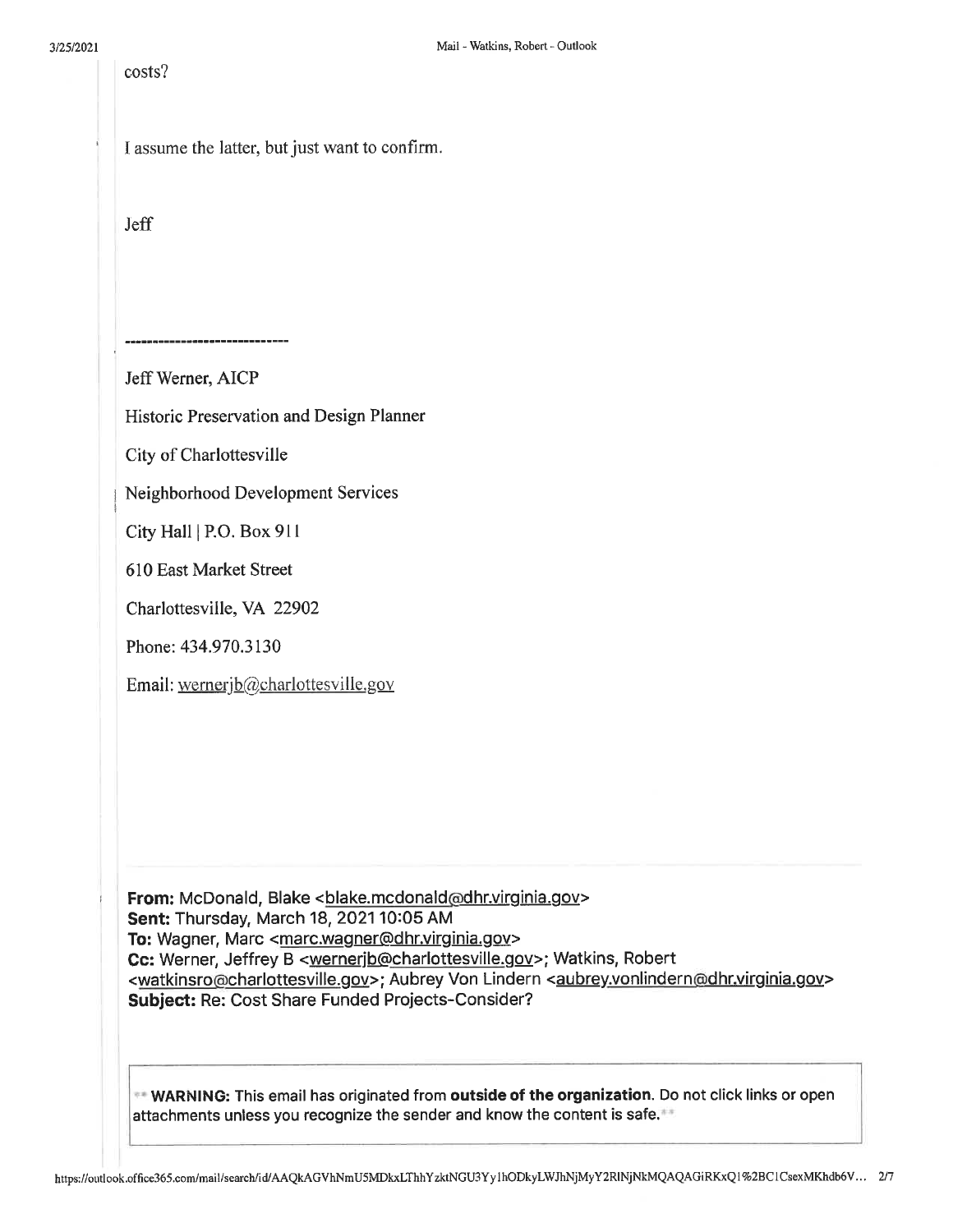Hi Jeff,

This is an exciting possibility! I would love to see the Downtown Mall landscape design receive some much-needed documentation.

Due to the size, cost, and purpose of this project, it might be one that we want to consider splitting up over multiple grant rounds or dividing between cost share and CLG. The cost share program distributes only \$53,500 annually and we usually fund between 4-6 projects. Therefore, it is challenging for us to fund requests of more than \$15,000 or so. We focus on documentation projects, specifically broad-based architectural survey. Any local government or PDC can apply for cost share funding, so we do prioritize non-CLG applications because they do not have that additional source of funding. Finally, cost share projects run on a pretty tight schedule dictated by the end of the state fiscal year in June, so we select relatively small projects to ensure there is enough time to complete everything.

With those limitations in mind, I would support a cost share application that starts this process by fully documenting the mall landscape through survey and VCRIS data entry. We could also scope a survey report to provide historical context and development history. This product could serve as the foundation for a larger management plan. You could reapply to the cost share program to fund that, or dip into CLG funding. I estimate that the cost share project to fully document the mall landscape and provide a report would cost \$10,000-\$15,000. If the city wanted to pursue the cost share option and could provide more than a 50% match, we would be more likely to be able to fund the request. The advantage to cost share is that DHR administers the project by writing the scope, selecting the contractor, and tracking their progress.

I'm happy to chat about this if needed, and Aubrey may want to chime in (though she and Marc are at the board meeting today) on CLG options.

Thanks very much,

**Blake** 

On Wed, Mar 17, 2021 at 3:54 PM Wagner, Marc <marc.wagner@dhr.virginia.gov> wrote:

Hi Jeff: I am prepping for our Quarterly Board Meeting (tomorrow) so won't have time until Friday, but I will alert Blake. This would be a great model project for our Modern Architecture Initiative. It's hard to price this one out. I am thinking a CLI could be \$50K if you include a lot of graphic, maps---a lot of custom analysis. Maybe Blake or Aubrey (CLG) can find some leads on CLI pricing. Thanks, this is very exciting! Marc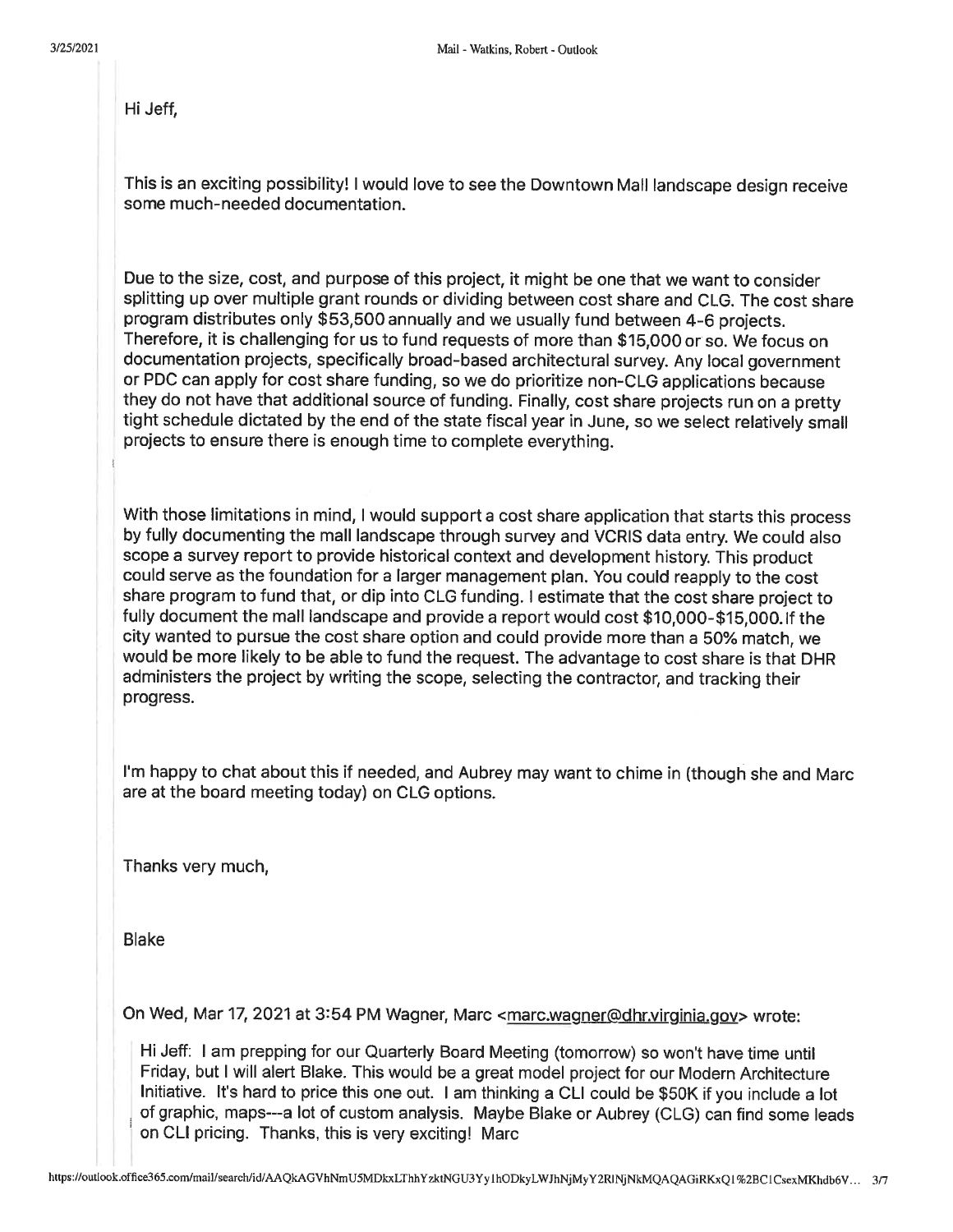On Wed, Mar 17, 2021 at 3:47 PM Werner, Jeffrey B <wernerjb@charlottesville.gov> wrote:

Marc:

I started this note ten days ago and then, as always, a dozen other things jumped onto my list.

I am very interested in this and very, very much would like to apply this to the long-planned Mall CLR project. Robert and I will be working on that over the next several days. (Robert, use the attached to work off of. I modified it from what I shared with you earlier.)

I could use some advice on how to rework the attached document. I've removed some of the unrelated stuff, but this is the draft I developed with Parks and Rec when we were looking at a broader Downtown Mall Historic Landscape Study and Infrastructure Management Plan. I need some help on what to further strip out, relative to a request that meets VDHR criteria.

I do not know how much this would all cost, so I could use some direction there as well. We have \$50,000 earmarked for this work, though I'd have to determine how it would be allocated to a VDHR project, or if it even can be. The \$50,000 was based on a proposal from the A-School's Center for Cultural Landscapes. This may be low, as it was assumed that portions of the work would be done by students and CCS interns.  $OR$ , because it might gum up the works, do I leave the City funds completely out of this discussion?

**Jeff** 

Jeff Werner, AICP

Historic Preservation and Design Planner

City of Charlottesville

\_\_\_\_\_\_\_\_\_\_\_\_\_\_\_\_\_\_\_\_\_

Neighborhood Development Services

City Hall | P.O. Box 911

610 East Market Street

Charlottesville, VA 22902

Phone: 434.970.3130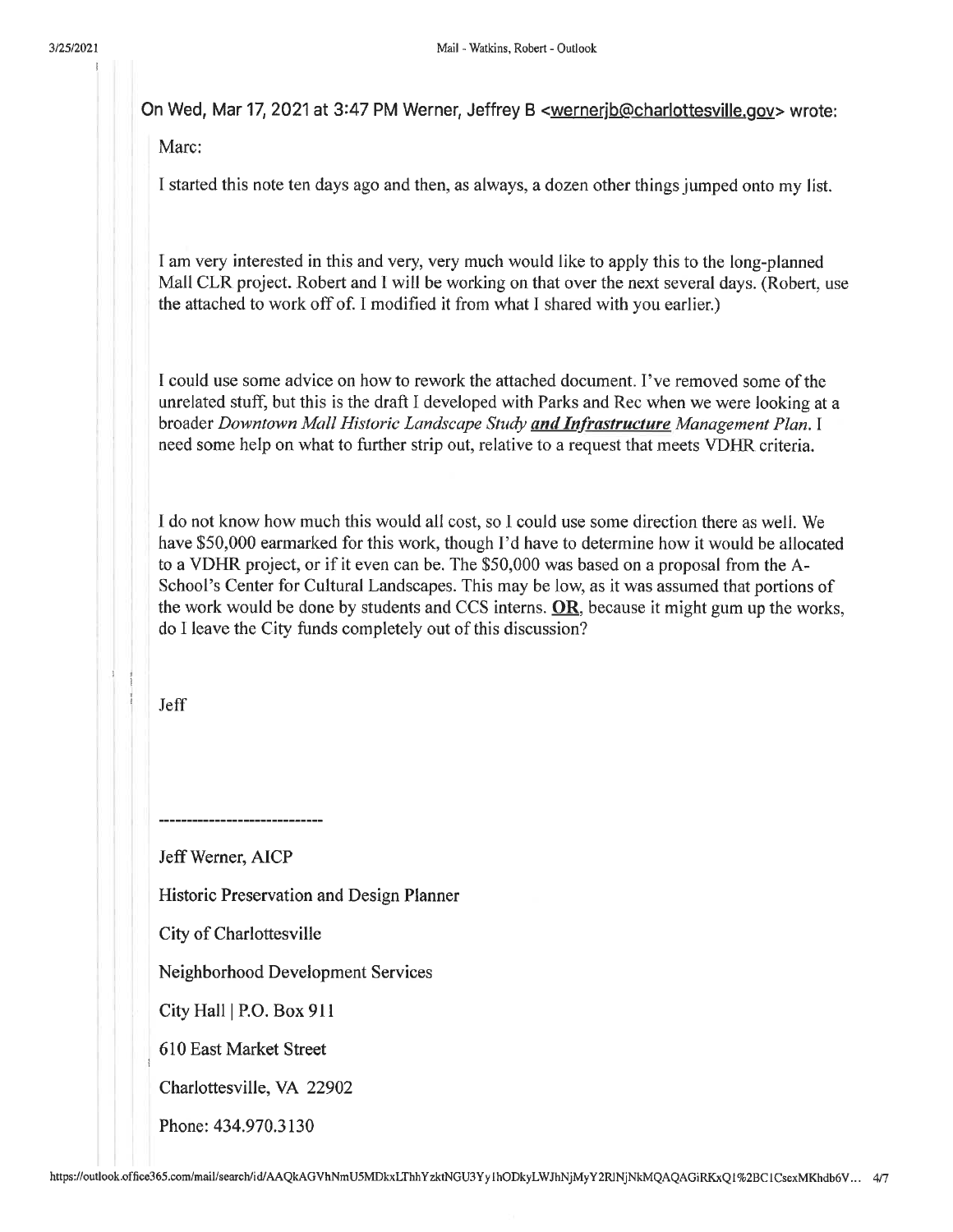Email: wernerjb@charlottesville.gov

From: Wagner, Marc <marc.wagner@dhr.virginia.gov> Sent: Friday, March 5, 2021 5:30 PM To: Watkins, Robert <watkinsro@charlottesville.gov>; Werner, Jeffrey B <wernerjb@charlottesville.gov>

Subject: Cost Share Funded Projects-Consider?

\*\* WARNING: This email has originated from outside of the organization. Do not click links or open attachments unless you recognize the sender and know the content is safe.

Mail - Watkins, Robert - Outlook

Hi Jeff and Robert:

We have a little less than a month before the Cost Share applications are due (April 2nd) I am checking in to see if you are interested in funding any projects. Here is the application form/directions: https://www.dhr.virginia.gov/wp-content/uploads/2021/02/COST-SHARE-REQUEST-FOR-APPLICATIONS-2021.pdf

You have a few eligible HDs, but also think about some work on the Downtown Mall Landscape Design HD or just a good survey---or some individual nominations?

Sincerely, **Marc** 

 $\sim$   $\sim$ 

Marc C. Wagner

**Senior Architectural Historian**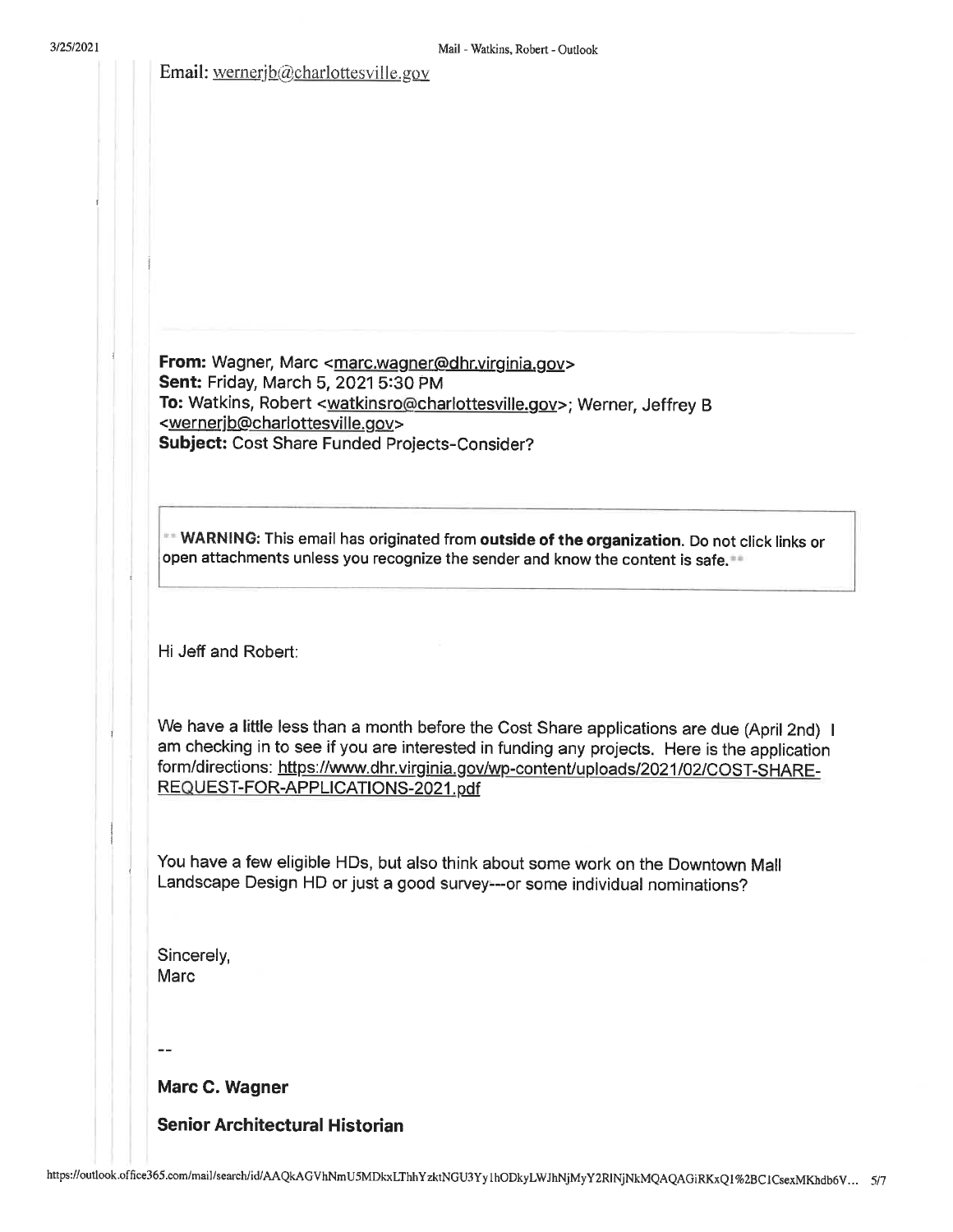## **Project Budget**

Total Project Cost: \$15,000

Applicant Contribution Amount: \$10,000 (Source: P-00484, Fund 426, New Historic Surveys)

Requested Amount: \$5,000

Please provide a line item budget for the proposed project using additional pages if necessary. Only costs directly related to the scope of work for the project will be allowed. Specify any non-cash/in-kind contributions that may be available such as office space, availability of a vehicle, lodging, use of computers and other office equipment, and the ability to make copies of research materials, property records, etc., at no cost, that contribute to the overall worth of the project. This non-cash contribution will not be counted as part of the financial match but can enhance the proposed project application since it can help reduce consultants' costs and hence the overall cost of the project. For assistance determining project costs, contact Blake McDonald, DHR's Architectural Survey and Cost Share Manager at blake.mcdonald@dhr.virginia.gov or (804) 482-6086.

The City will also make available a space to work, access to City records, and copying/scanning equipment.

Please see following page for budget.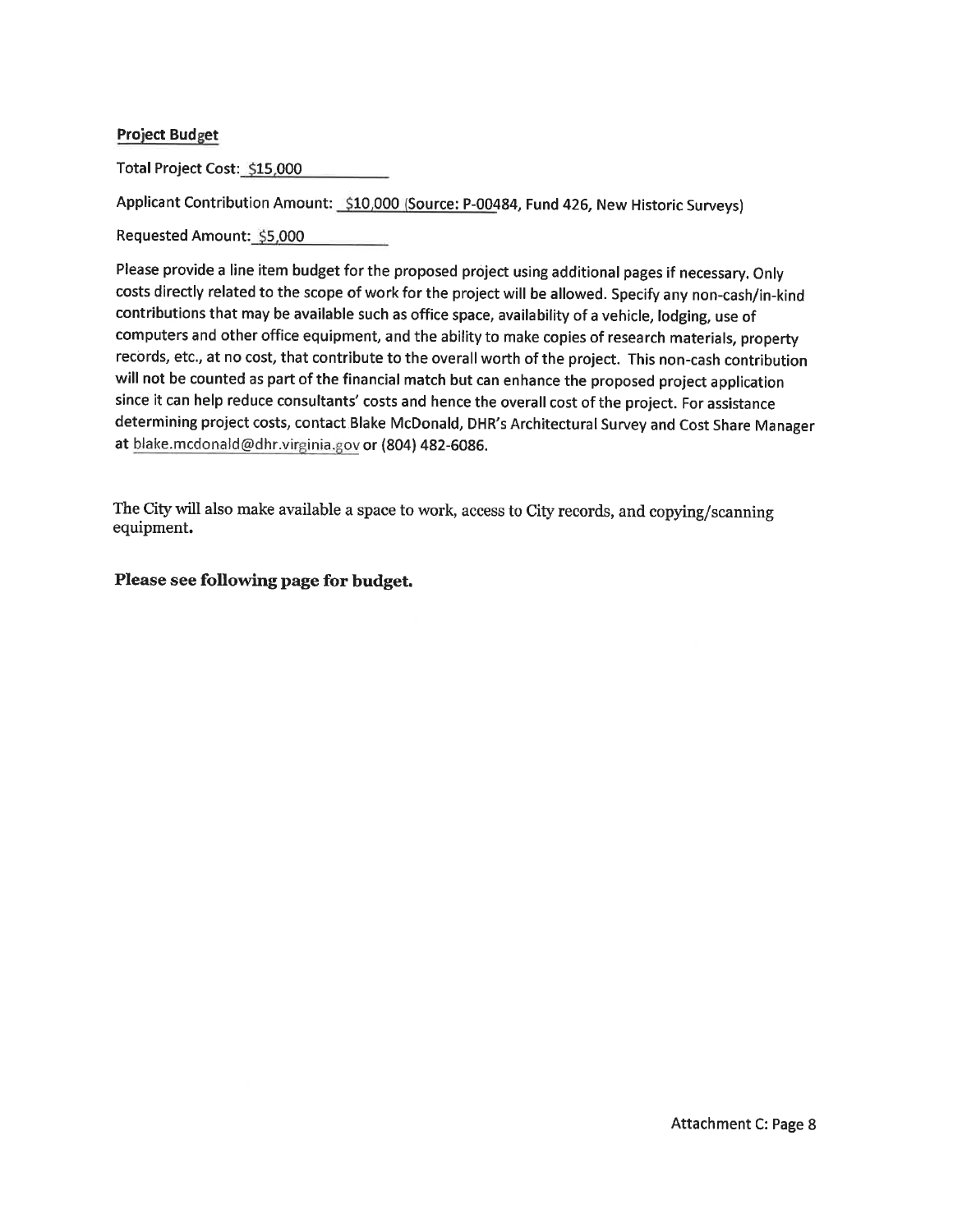# **Project Budget (continued)**

| Activity                                                                                                   | <b>DHR</b><br><b>Share</b> | <b>City of Charlottesville</b><br><b>Share</b>                           | <b>Subtotal</b> |
|------------------------------------------------------------------------------------------------------------|----------------------------|--------------------------------------------------------------------------|-----------------|
| Professional consultant: survey, fieldwork,<br>research, data processing in V-CRIS,<br>materials, meetings | \$5,000                    | \$10,000 (Source: P-<br>00484, Fund 426, New<br><b>Historic Surveys)</b> | \$15,000        |
| <b>Totals</b>                                                                                              | \$5,000                    | \$10,000                                                                 | \$15,000        |